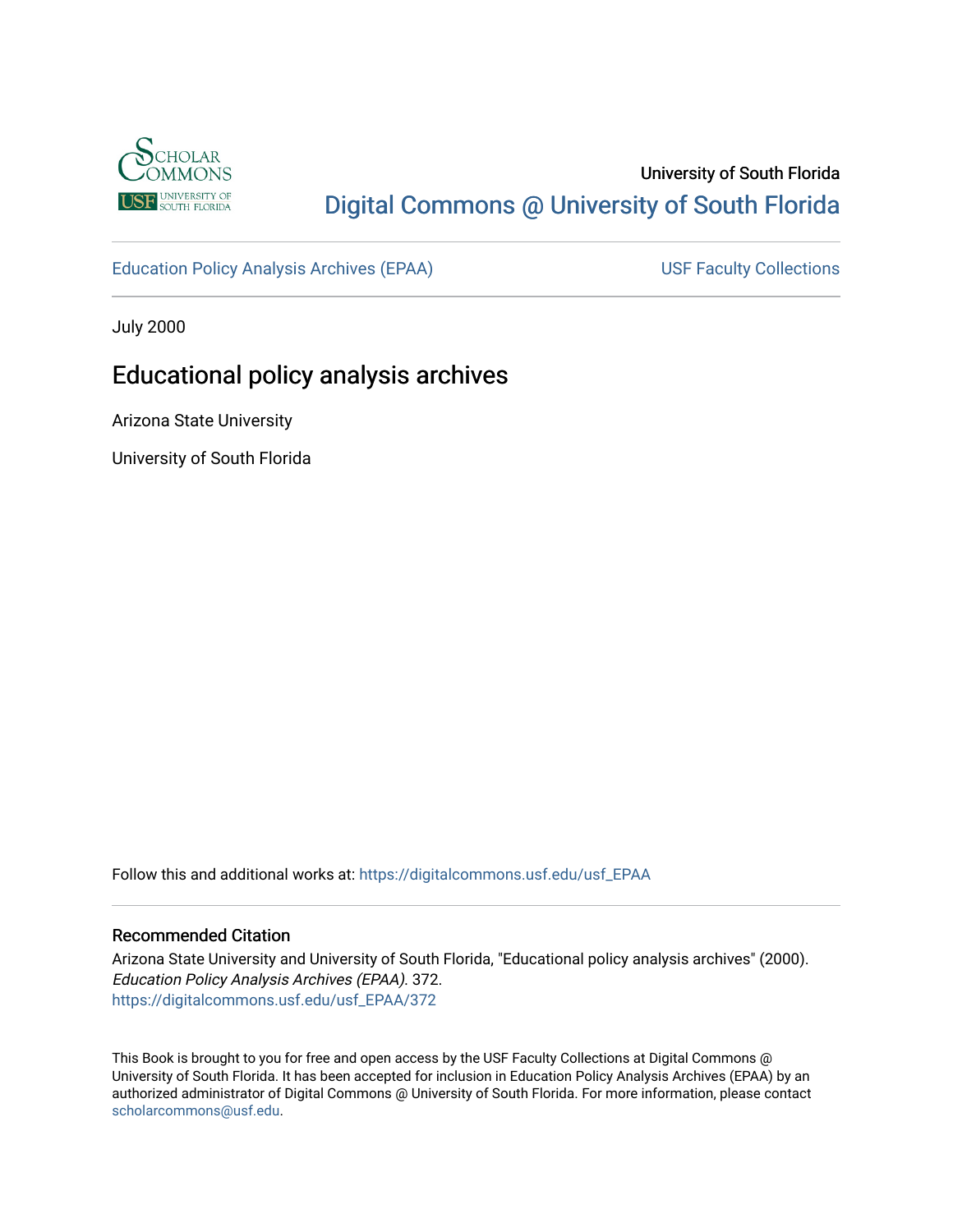# **Education Policy Analysis Archives**

**Volume 8 Number 33 July 17, 2000 ISSN 1068-2341**

A peer-reviewed scholarly electronic journal Editor: Gene V Glass, College of Education Arizona State University

Copyright 2000, the **EDUCATION POLICY ANALYSIS ARCHIVES**. Permission is hereby granted to copy any article if **EPAA** is credited and copies are not sold.

Articles appearing in **EPAA** are abstracted in the *Current Index to Journals in Education* by the ERIC Clearinghouse on Assessment and Evaluation and are permanently archived in *Resources in Education*.

# **Economic Perspectives on Investments in Teacher Quality: Lessons Learned from Research on Productivity and Human Resource Development**

# **Margaret L. Plecki University of Washington**

### **Abstract**

This article reviews and critiques the ways in which researchers have used both productivity theory and human capital theory in efforts to measure the returns on investments in improving teacher quality. While studies utilizing these theories to measure investment returns provide useful insights, a critical need exists for research that advances our knowledge about the conceptual links between investments in teacher quality policies and improved student performance. The article also discusses several strategies for improving investigations regarding the returns on investments in improving teacher quality, including more refined measurement strategies, clearer conceptual frameworks, and a greater emphasis on resource re-allocation.

 Investing in improving the quality of teachers and teaching is a central feature of many current education reform efforts at all levels of the policymaking system.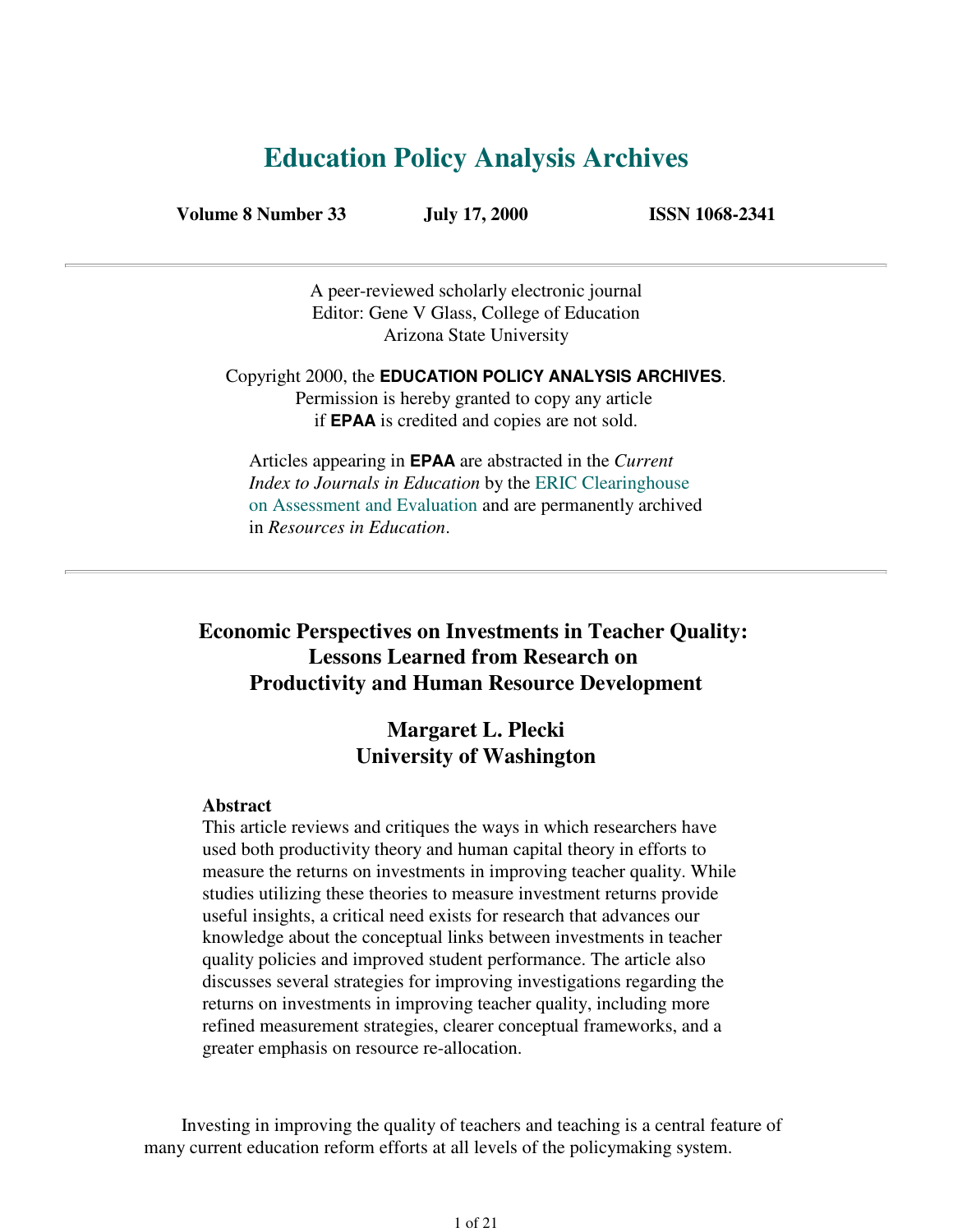Numerous calls for the improvement of teacher quality exist, and many states and local communities are targeting resources to ensure that all children have access to quality teachers. Many of the policy initiatives being considered require an increased level of investment in programs, training, and opportunities that support the ability of teachers to improve the level of student learning. Consequently, expectations are also increasing that the new investments will result in positive and enhanced outcomes for students.

 Policymakers bear a responsibility for the equitable and productive management of resources as they address questions of how to best support the improvement of the quality of teaching and learning. Difficult choices must be made regarding the distribution and use of a constrained set of resources targeted at improving teacher quality. Consequently, specific information about which improvement strategies hold promise can improve the understanding of the tensions and trade-offs that may exist under a particular set of educational conditions.

 At the core of investments in the quality of teachers and teaching is some concept of teacher development. Either explicitly, or implicitly, policymakers presume that the resources they allocate purchase learning opportunities, offer incentives, and otherwise underwrite activities that—over time—develop the capabilities of teachers. These capabilities are further assumed to be the most immediate "cause" of student learning. Across the span of a teacher's career, these accumulating capabilities are likely to be associated with evidence of improved student performance.

 This article reviews the contributions and the limitations of economic analyses of resource allocation policies aimed at improving teacher quality. Two analytic frameworks taken from the study of the economics of education are employed in this review: productivity theory and human capital theory. The article first summarizes results of various economic analyses of the productivity of resources, and discusses the strengths and limitations of this approach for informing questions about investments in teacher quality. Next, the aspects of human capital theory that are relevant to the issue of resource allocation for the development of teachers' capabilities and careers are presented. These aspects are considered in addressing two teacher policy arenas in which resource allocation is a critical feature: teacher compensation and teacher professional development. The article concludes with considerations for policymakers when faced with resource allocation decisions regarding policies aimed at improving teacher quality.

## **Inquiry about productivity**

 Let us first consider the premise that when policymakers decide how to best invest in strategies designed to support teacher development, they are faced with the issue of educational productivity—that is, what results (e.g., student achievement levels) are produced by investments in teacher development? Questions such as the following are key considerations in policy debates: What are the best approaches for getting the most for our educational dollar? How do we best support teachers in a climate of increased standards and expectations for student learning? How do we best reach the full spectrum of teachers and students in need of improvement? What do we know about existing efforts to improve teacher quality? The answers to these questions are complex and variable. The nature and the extent of the educational challenges differ in important ways at each level of the policymaking system (state, district, school, and classroom) and the specific conditions of students and teachers within each level of the system vary considerably. Each question emphasizes the need to better understand whether or not we are utilizing resources devoted to teacher development in the most efficient or equitable manner.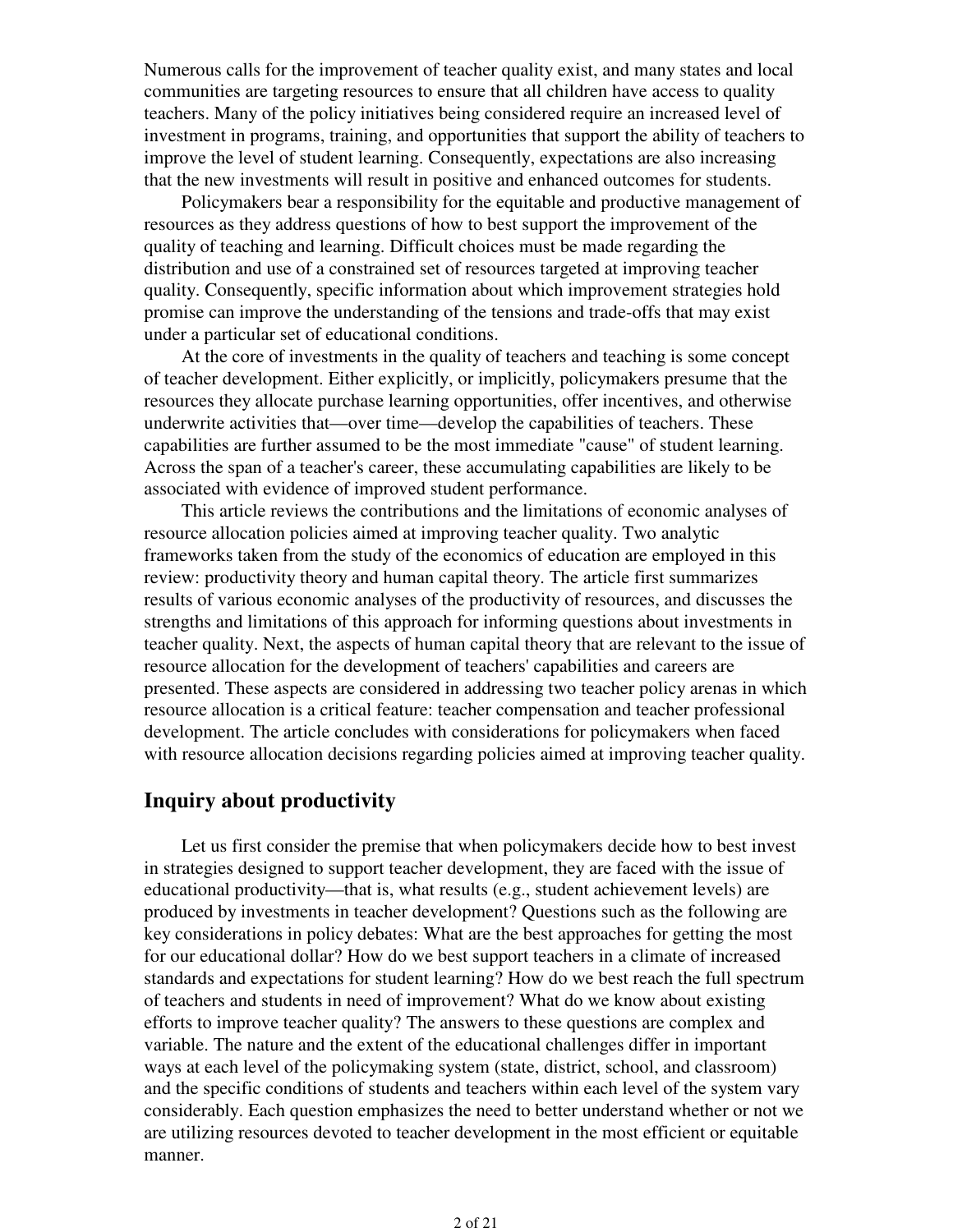In order to wrestle with the notion of how productivity studies can inform teacher policy issues, we will briefly examine some of the existing research on productivity in education. A historical review of the literature indicates that there has been considerable debate in the research community about the manner in which increased spending on education may or may not be related to improved performance (Hanushek, 1989; Murnane, 1991; Hedges, Laine & Greenwald, 1994; Biddle, 1997: Ferguson & Ladd, 1996). However, this does not mean that inquiry regarding productivity does not have value. Instead, understanding the nature of the conceptual challenges involved in conducting such investigations of productivity may shed light on the strengths and weaknesses of any particular set of policy strategies. That is, facing the difficulties of specifying the exact nature of the costs and benefits to be derived from a set of policies can provide valuable insights that might be used in the process of selecting from competing demands for resources.

 For the most part, studies of educational productivity have examined the relationship between the amount of money spent on various educational "inputs" and the levels of student achievement that are presumed to be associated with these inputs. These studies, typically referred to as education production function research, derive much of their conceptual framework from the microeconomic theory of the firm (Benson, 1978). The production function model attempts to analyze the relationship between inputs and outputs. The goal of this inquiry is to investigate the changes in output (typically measured by student achievement test scores) associated with changes in the levels or mix of educational inputs (e.g., per-pupil expenditures, teacher characteristics, and teacher-student ratios, with some statistical controls for variations in student background and family characteristics). Production function research can also be viewed as an analytic frame in which cost/benefit analyses can be conducted.

 Several significant conceptual and technical problems surface when attempting to apply a production function theory to educational productivity. Conceptually, the lack of agreement about the elements of a theoretically sound "theory of production" in education plagues the research in this area. In other words, unlike the microeconomic theory of the firm, the forces and conditions that comprise the human "equation" of student learning are neither obvious nor fully understood. The lack of agreement is understandable, given that education is characterized by interactive and developmental processes stretching across many years of schooling (Carroll, 1963; Mortimer et al., 1988). Given the lack of an agreed upon theory of educational production, it is little wonder that technical issues abound, such as the specification and measurement of proxies to best represent the important elements in the educational process. Hence, the choice of inputs and their metric specifications may rest on other than strong theoretical grounds. Production function researchers typically choose particular input or output measures because information is readily available, the variable has some policy relevance, or because the variable is intuitively plausible (Monk, 1990).

 Conceptual and technical problems notwithstanding, researchers have repeatedly used production function theory and techniques to examine the way investments may have affected educational outcomes. While the results are mixed and in some dispute, they do offer insights into the relevance or impact of investments in teacher quality aimed at improving student learning.

 A seminal article on the subject of educational productivity (Hanushek, 1981) claimed that after reviewing 130 studies of educational productivity, no consistent, positive, significant relationships could be uncovered between increased spending on education and improved student achievement. Subsequent reviews by the same author (Hanushek, 1986, 1989, 1991) yielded the same general result. These analyses have been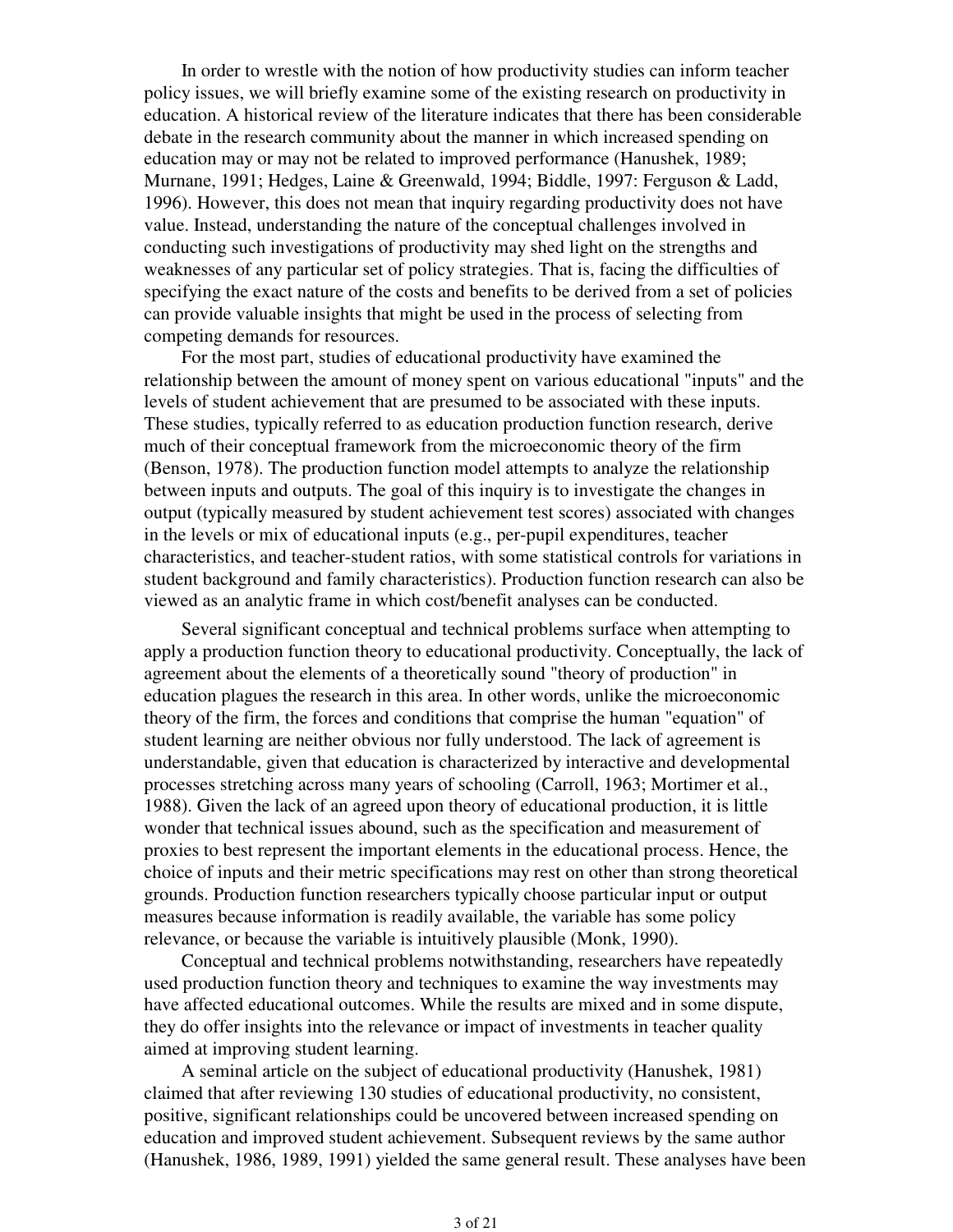central to a continuing policy debate about whether dollars matter in the quality or improvement of education. A re-examination of Hanushek's analysis of the literature, conducted by Hedges, Laine & Greenwald (1994), arrived at a different conclusion: when alternative procedures for aggregating the results of separate studies are used, certain input measures—among them, factors related to teacher quality—do have a significant relationship to student outcomes. These authors found that teacher education, ability, and experience, along with small schools and lower teacher-pupil ratios, are all positively associated with student achievement. The difference in results is due to the use of an alternative methodology for conducting the meta-analysis of the same literature. Others who have reviewed prior production function research (Ferguson & Ladd, 1996) claim that many of the earlier analyses did not critically sort out the methodologically weak studies from consideration, thus casting doubt on the validity of the conclusions being drawn.

 Over the past two decades, there have been waves of productivity studies which have employed a more microanalytic approach using disaggregated data (Murnane, 1975; Summers & Wolfe, 1977; Thomas & Kemmerer, 1983; Brown & Saks, 1975; Rossmiller, 1986). These studies have focused on school and classroom levels, in contrast to the more typical studies or analyses which have used more global measures from macro- level databases. Findings from the microanalytic studies reveal a similar pattern of mixed results. However, several production function studies in this tradition have demonstrated positive relationships between teachers' ability levels (usually a measure of verbal aptitude) and student achievement (Ehrenberg & Brewer, 1995; Summers & Wolfe, 1977). Ferguson (1991) examined school districts in Texas and concluded that there are systematic relationships between educational inputs and student outcomes that he estimated to account for between one quarter and one third of student achievement differences. Ferguson & Ladd (1996) examined Alabama schools and concluded that there is evidence that the input variables of teacher's test scores, the percentage of teachers with master's degrees, and small class size are positively associated with student test scores. The authors assert that the use of more methodologically sound analytic techniques (e.g., value- added specification) combined with a more disaggregated analysis can address some of the perplexing problems which have been associated with production function research. A recent multiple-method study by Darling-Hammond (2000), which examined relationships between teacher quality and student achievement, yielded somewhat different results from those of Ferguson & Ladd. Darling-Hammond examined state- level data from all 50 states and concluded that measures of teacher preparation and certification are correleated with student achievement measures. One of the study's specific findings was that state-level measures of the percent of fully certified teachers and a major in their academic field is a stronger positive correlate of student achievement than the percent of teachers with a master's degree.

 Accompanying the ongoing search for empirical relationships between inputs and outputs are doubts about the utility of the production function literature. Some argue that even when significant relationships are found between input variables and student outcomes, these results do not have useful policy implications (Witte, 1990; Murnane, 1991). Others question the appropriateness of the specific variables being used and the limitations imposed by an almost exclusive focus on test scores as the measure of student outcomes (Smith, Scoll & Link, 1995). Furthermore, results from the production function research studies which do not uncover a significant relationship between increased spending and increased student outcomes collide with the widely-held, rather common-sense belief shared by many educators and policymakers that increasing the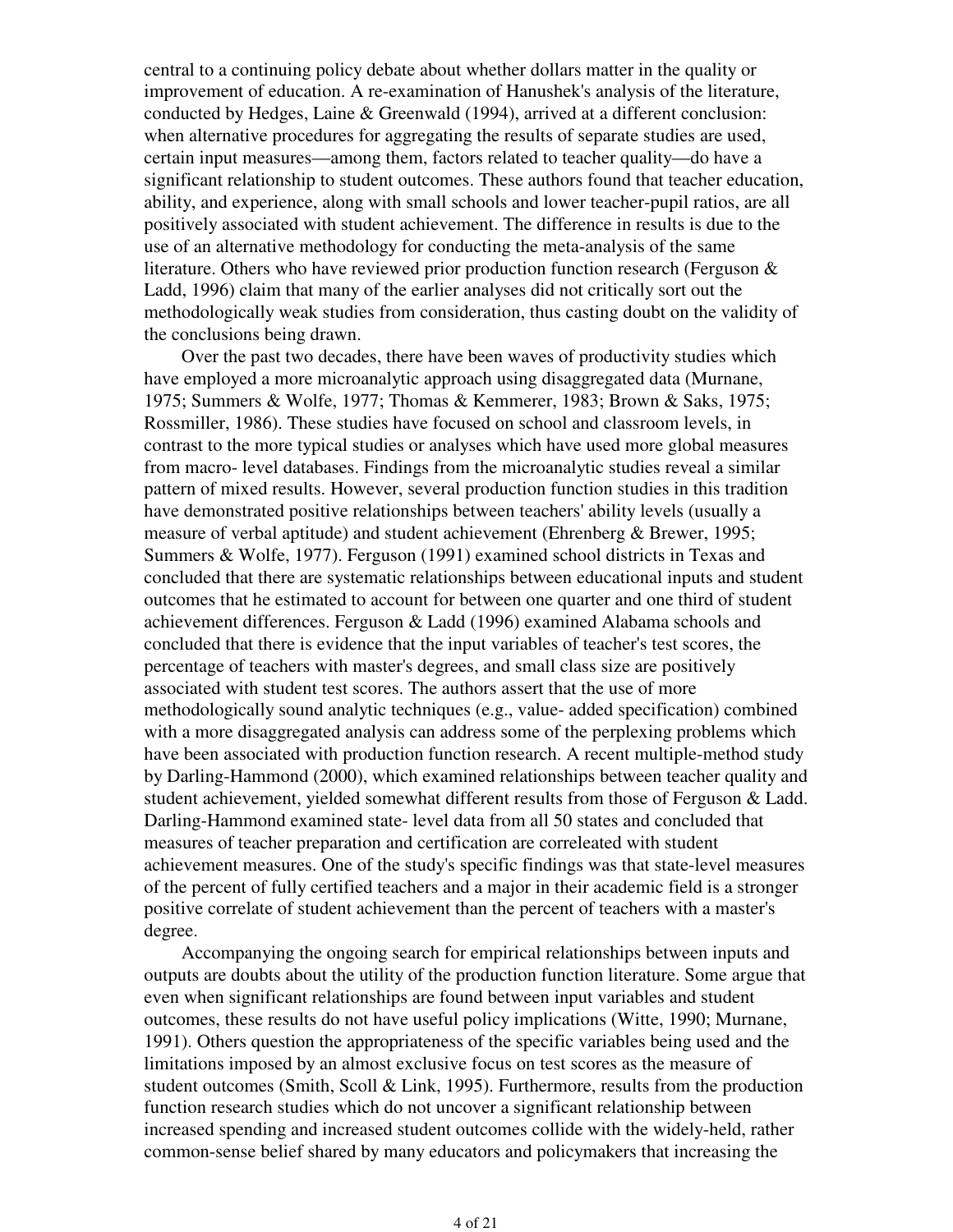level of investment makes—or can make—an important difference. Some researchers assert that insufficient attention paid to how additional dollars have been spent on education inputs may explain the apparent lack of connections between dollars and outcomes. For example, in an analysis of school district spending in New York state (Lankford & Wyckoff, 1996) researchers found that a sizable portion of the increased resources were allocated to special education programs for the disabled. Given that student outcome measures for disabled students are often unavailable or excluded from aggregate data sets, it is likely that this aspect of increased spending is not accounted for in some of the production function research.

 Alternatives to the input-output predictive model for assessing educational productivity, noted in the literature, may hold promise for capturing more precisely how resource investments targeted to the quality of teaching may translate into improvements in student learning. Barnett (1994) suggests that embedding production function and cost function studies in the theoretical model of private firms may not be appropriate for understanding how resources are allocated in public school systems. Alternatively, he suggests models which are derived from theories about the bureaucratic behavior of government institutions (Nikansen, 1971) may more appropriately explain how educational resource allocation decisions are made and what impact these resources have. In this alternative view, the unit cost of the school is determined by the available revenue, not by the most effective way to allocate revenue, and school administrators strive to maximize revenues and allocate resources to keep employees responsive and cooperative and maintain the school's reputation. Hughes, Moon & Barnett (1993) find that while resource allocation in schools is more closely linked to funding those factors presumed to be related to quality or general school goals (e.g., better equipment and facilities, newer texts, additional support staff), these factors may not be directly linked to improved educational outcomes. To discover more direct links between resources and outcomes, a line of inquiry in educational productivity research may be needed which elevates the importance of classroom-level analysis and complements the school-based studies (Monk, 1992; Rossmiller, 1986). Elmore (1994) offers the observation that traditional budgeting practices in schools and school districts are not centered on determining the actual costs of educational inputs, but rather focus on either adding or subtracting dollars from a baseline budget. He also notes that educators typically do not have any special training or background to assist them with the complex problems embedded in budgeting and improving productivity. Odden & Clune (1995) discuss several factors related to low productivity, including a highly uneven distribution of resources across states, schools, districts, and students, unimaginative uses of dollars that do not translate into improved performance, and a focus on additional programs rather than results. The authors cite several areas where additional productivity research might be extended: research on increased course- taking at the secondary level, examination of organizational strategies which are associated with improved performance, and research on high-poverty schools.

 The upshot of these lines of thinking and research to date is that we know less about the productive impact of policymakers' investments in teacher development than we might wish. To be sure, some analyses highlight certain teacher-related variables (teachers' verbal ability, education, and years of experience) that appear to bear some relationship to student learning. Other studies establish no clear or discernible relationships. The lack of connections and the mixed nature of results across studies may be due to the weaknesses in underlying theory or specification of measures. Or, these models have yet to represent adequately important variables intervening between the allocation of resources and their enactment in practice. By a similar argument,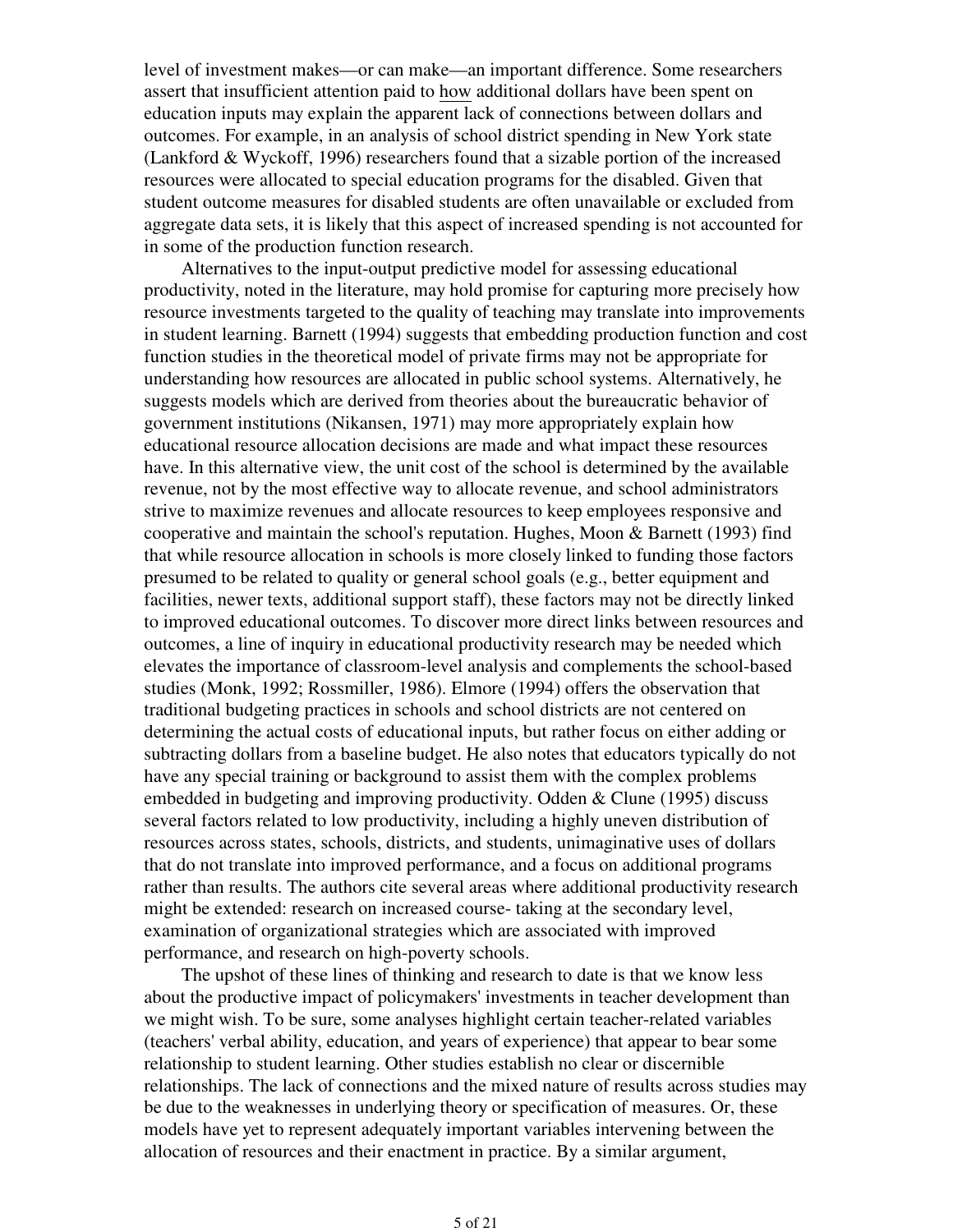production function models take little account of the actual allocation and expenditure dynamics within public education bureaucracies, and hence we are unable to tell whether increased levels of resource investment overall were actually targeted to inputs of immediate relevance to improved classroom performance.

## **Inquiry into human resource development**

 The shortcomings of educational productivity research lead one to consider other lines of economic analysis that are built on a more explicit theory regarding the improvement of teachers' capacity for their work. Research on policies that seek to develop and reward the "human resource" of the teacher force is particularly relevant. Research regarding the effective, efficient, and equitable use of human resources is a critically important area to investigate when considering policy options that are intended to support improved teacher quality. The bulk of operating expenditures in education are allocated to pay for the cost of employing school personnel, with the largest portion of those expenditures allocated to classroom teachers. Arguably, the quality of education is ultimately dependent on the classroom teacher's ability to produce educational outcomes. Two specific policy strategies for supporting teacher development—teacher compensation and investments in ongoing teacher professional development—are conceptually linked to theories of human resource development. As a point of departure, we begin by outlining findings from research on human capital theory that are applicable to both teacher compensation and professional development, and have contemporary significance in examining investments made in these two teacher development policy strategies.

### **Human Capital Theory and the Development of Teachers**

 The examination of human resource development has been a central area of study in the economics of education. One of the long-standing theories of human resource development, human capital theory, views human beings as individuals who possess great potential which can only be fully realized by making investments in human development. As far back as 1776, the publication of Adam Smith's *Wealth of Nations* offered at least two insights into the nature of human capital that have applicability to the contemporary discussion of investing resources in teacher development. The first of these is the observation that labor inputs are not purely quantitative. Second, Smith observed that productivity is related to both "the quantity of the capital stock which is employed...and the particular way in which it is so employed." (Smith, 1776). These ideas suggest the importance of understanding both the "stock" and the "flow" of human resources (e.g., teacher's labor), as well as understanding the qualities of these resources. The evolution of human capital theory since Smith's time (Note 1) suggests that at least three elements are related to the quality and productivity of human resources: the amount of human resources being employed, the quality of those human resources, and the way in which human resources interact in their employment.

 These central ideas of human capital theory shed light on the thorny problem of measuring human resources and assessing their effects. The measurement of labor quality has been a subject of investigation by many who study the economics of education. Benson (1978) is one of several experts in the economics of education who has noted that we typically use proxies to judge the quality of labor inputs. He pointed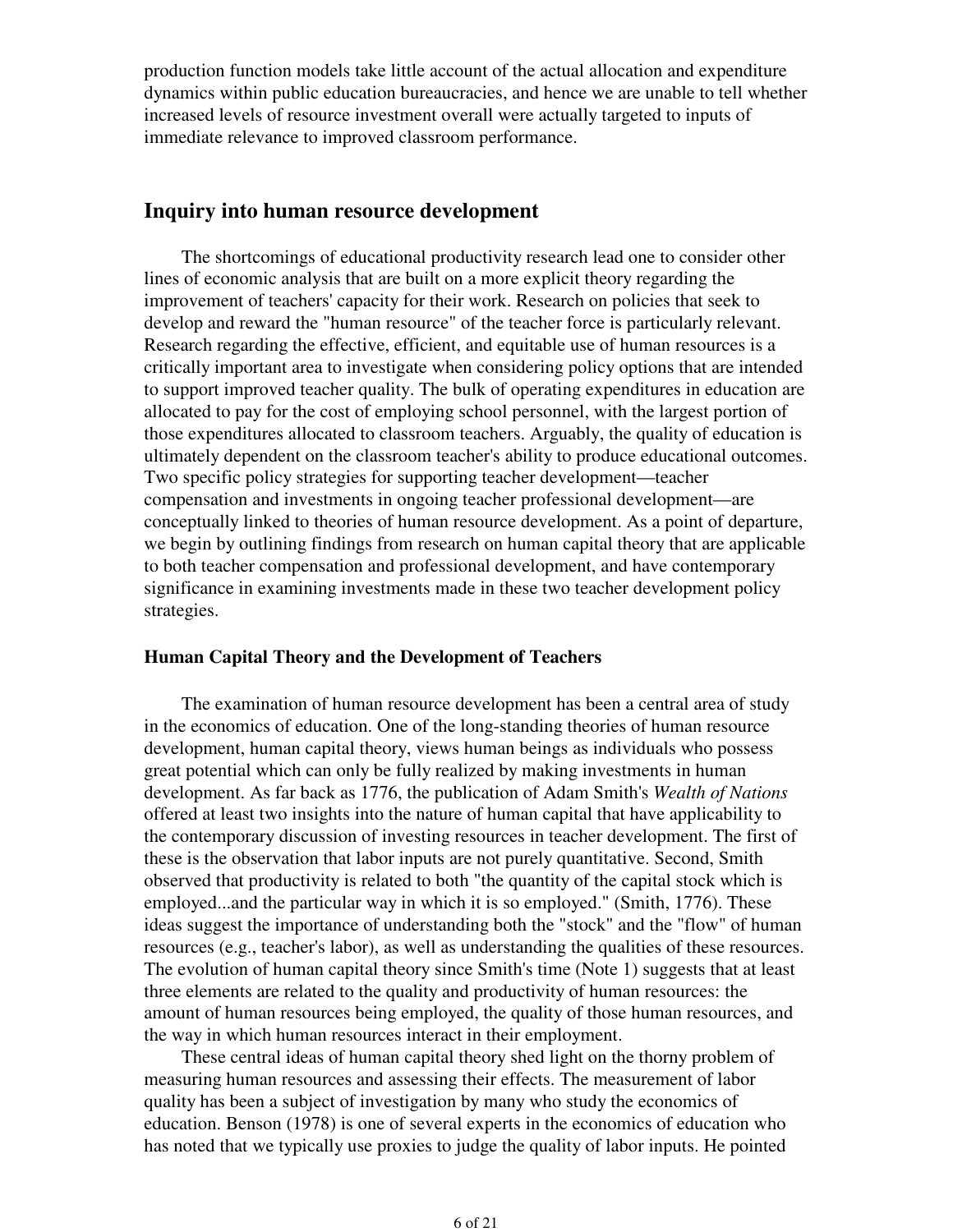out that education levels, degrees, and the acquisition of special credentials—the most common proxies for labor quality—are commonly used across all types of labor markets. Employers value education levels, degrees, and credentials because of a belief that these are acceptable proxies for valuable knowledge and skills that render the worker more productive in a particular type of labor market.

 Proxies such as these have often been used to examine various policy strategies for improving teacher quality. We could reasonably assert that teachers who possesses higher levels of knowledge and skill in their craft will be associated with higher levels of productivity. While this assertion seems very obvious, the process of identifying teachers who possess higher levels of knowledge and skill is far from obvious. As is true in most professional labor markets, we search for reasonable proxies for the knowledge and skill of teachers. In particular, scholars—especially those engaged in productivity research—have traditionally focused on years of experience in teaching, degrees and credentials earned, and levels of education and/or training beyond certification, often known as continuing education credits. Each of these proxies is typically associated with some type of resource allocation policy.

 By applying lessons learned from human capital theory, we can expect that these proxies are insufficient measures of teacher quality, and, consequently, investments aimed only at these proxies are likely to render variable results. The proxies focus too much attention on quantity, are only loosely connected to quality, and to a large extent, ignore the matter of the way in which the resource is configured in its employment. Thus, the conceptual basis for measuring the relation between the human resource inputs and the productivity of those inputs is quite weak.

 The perspective provided by the application of human capital theory is useful when considering resource allocation strategies for improving teacher quality. For example, investments which produce higher levels of education, credentials, and/or training for teachers may result in increased productivity. However, the extent to which these investments pay off is dependent on the closeness of the conceptual link between the types of education and training purchased and the knowledge and skills needed *and used* in the classroom context. Keeping the perspective of human capital theory in mind, we now consider two types of investments in teacher quality: professional development and teacher compensation.

### **Investments in professional development**

 Research on investments in professional development has tended to address a different set of questions than productivity studies. Here, studies seek to answer two questions primarily: (1) who invests what in professional development? (2) what do these investments purchase? A more limited set of studies offer answers to a third question: how much and in what ways does professional development (and, by implication, investment in professional development) influence student learning? Virtually no studies address directly the question of the relation between investments of resources to support professional development and student learning measures.

 Professional development for teachers has consisted of a myriad of activities and programs that are financed in a variety of ways from all levels of government. Several studies about the costs of staff development have been conducted (Moore & Hyde, 1981; Lytle, 1983; Stern, Gerritz & Little, 1989; Elmore, 1997; Education Commission of the States, 1997) but an analysis of the available research indicates that there is little generalizable information about the range of resources allocated for professional development (Orlich & Evans, 1990). Nonetheless, there are clear modal patterns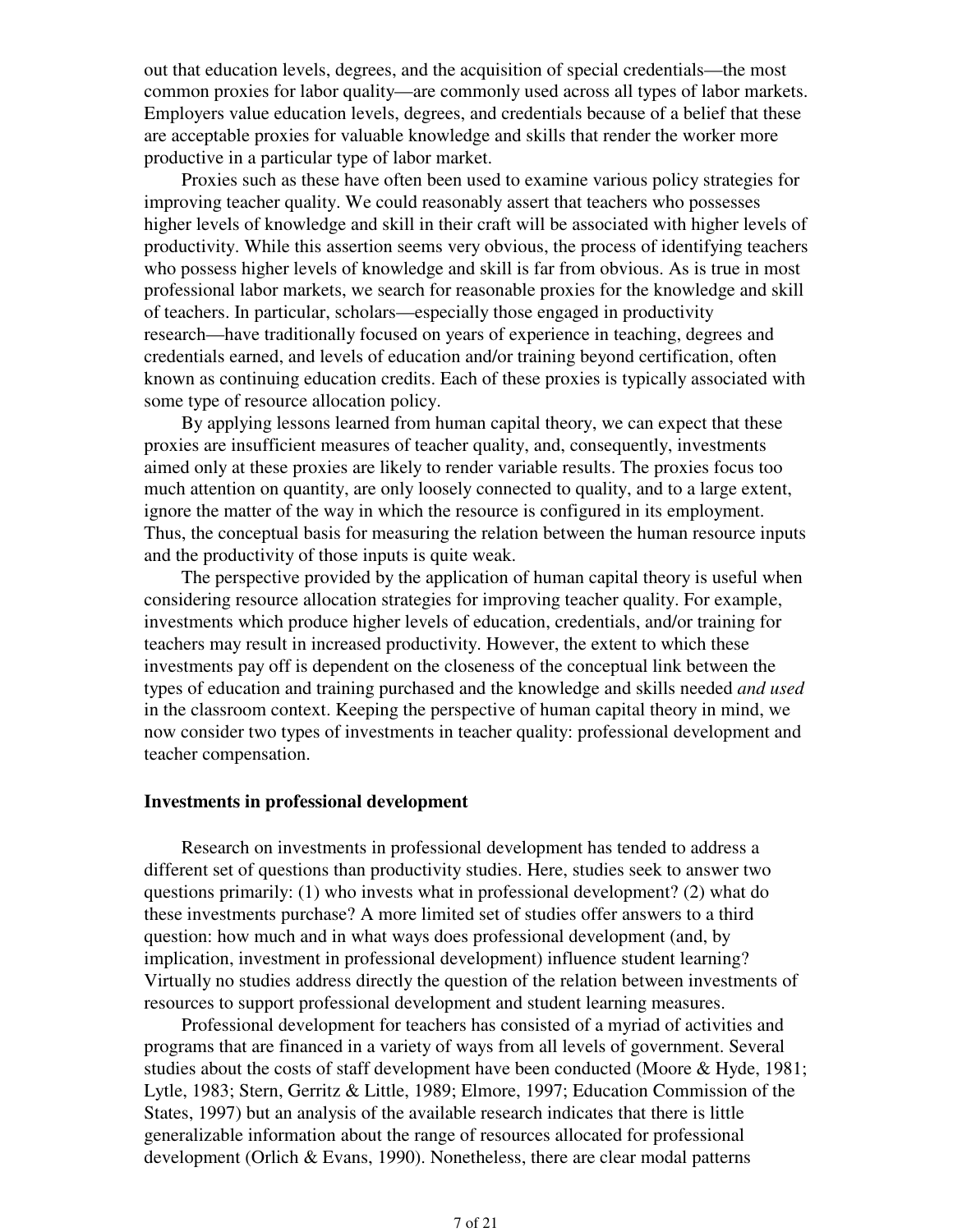regarding what these resources buy. One study found that teachers are two to three times more likely to be participants in a district-provided staff development than enrolled in a college or university course (Little, 1989). The same study also calculated that more than four-fifths of state dollars for staff development were controlled by the local district. A study by the Education Commission of the States (1997) found that approximately three-fourths of school district resources designated for professional development are spent on teacher inservice days, conferences, and workshops.

 Professional development activities have been dominated by a training- based delivery system, generally managed by school districts, which offers teachers a variety of workshops targeted on special projects or narrowly defined aspects of reform (Little, 1993). This type of packaged professional development is not well suited to current educational reform purposes and ignores the opportunities to learn that are part of the school organization (Hargreaves, 1990, 1993). Not surprisingly, scholars have increasingly noted the need to have professional development practices more crucially linked to the improvement of student performance (Darling- Hammond & McLaughlin, 1995).

 The systemic reform initiatives during the past ten years have emphasized the importance of high standards for all students, a thinking-oriented curriculum, and performance-based student assessments linked to the standards (Resnick, 1993). Educational reform based on standards and performance-based assessment implies a focus on the development of new professional knowledge and skills which teachers will need to produce an elevated level of student outcomes. The particular set of required knowledge and skills would vary by the context and conditions of the individual school setting (Cohen, McLaughlin &Talbert, 1993). Efforts underway by the National Board for Professional Teaching Standards and the National Commission on Teaching and America's Future are two examples of the types of efforts underway to improve teacher recruitment, preparation, certification, continual development, and retention.

 Some efforts have been made to calculate the costs of resources currently being devoted to the continuing education of teachers. Miller, Lord & Dorney's (1994) estimates range between 1.8% and 2.8% of the district's operating budget. The cost per regular classroom teacher ranged between \$1,755 and \$3,259. Their study was based on a series of intensive case studies in four districts located in different regions in the U.S., ranging in size from 9,500 to 125,000 students. The estimates are based on direct costs such as the salaries of district and school administrators, and substitute teachers as well as on the direct costs of materials and supplies. One detailed study of staff development in California (Little et al., 1987) estimated the investment in professional development to be almost two percent of total funding for education in that state. In a study of one New York school district, Elmore (1997) estimated that spending on professional development amounted to about three percent of the total budget. One long-standing observation has been that school districts with more than one percent of its budget allocated to professional development is an exception (Darling-Hammond, 1994; Houston & Freiberg, 1979). These studies do not consider, however, that most districts, somewhat due to the requirements of the bargained contracts with teachers, compensate teachers for staff development activities through an increase in salary, thus representing a "hidden" cost of traditionally-delivered staff development. For example, a study of spending on professional development in the Los Angeles Unified School District (Ross, 1994) found that the district expended \$1,153 million in teacher salaries in 1991-92, and that 22% of this figure could be attributed to salary point credits that were earned because of courses or other approved professional development activities on the part of teachers. The analysis goes on to call several of the features of the salary point credit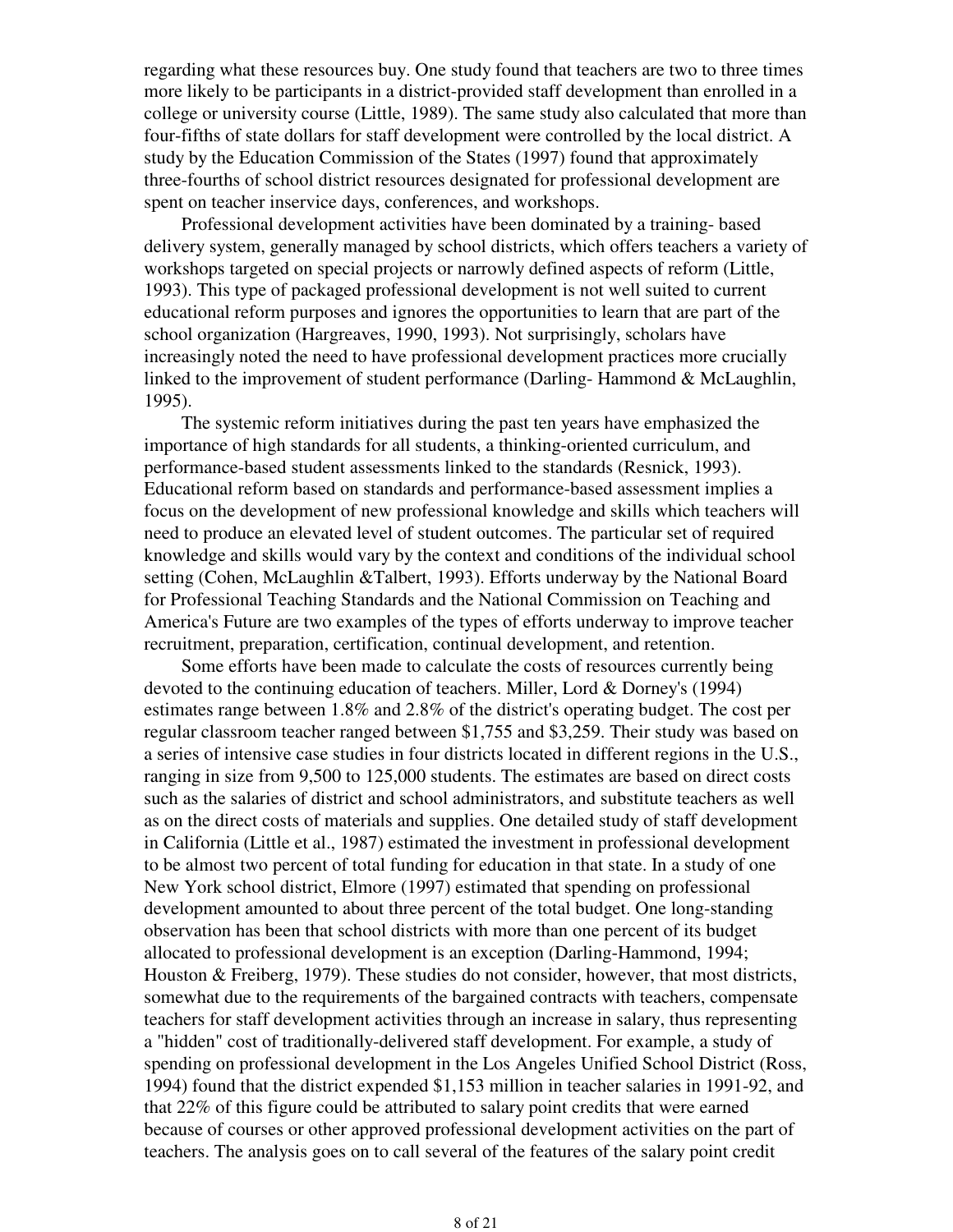system into question and makes proposals for improving the current investment being made in teachers' professional development.

 As the example of investing in professional development through salary increments implies, there is a pronounced difficulty in fully accounting for all the costs incurred. Professional development activities frequently are financed through a combination of revenue sources, including non-governmental sources, thereby complicating the cost accounting. Professional development experiences also might be associated with substantial contributions of volunteer time on the part of teachers (Little et al., 1987). At the same time, teachers might accrue additional credits for professional development activities which advance them on the salary schedule, resulting in a long-term fiscal obligation to the district in the form of the resultant base salary increase. Finally, similar professional development activities might vary significantly in costs per teacher depending on the financing strategy which is employed. For example, one strategy for supporting teacher professional development which is increasing in popularity is the "early release" option in which students are released from school on some regular basis, thereby allowing time during regular school hours for teachers to engage in professional development. This option clearly is less costly for school districts, as it removes the additional costs of substitutes or additional hours worked by teachers. However, there is a significant opportunity cost borne by students in the form of reduced instructional time.

 The studies of professional development costs briefly reviewed above concentrate on the more traditional forms of professional development delivery. However, significant changes have been taking place in recent years regarding the conceptualization of effective teacher professional development (Fullan, 1993; Little, 1993; Smylie, 1995, Johnson, 1990; Corcoran, 1995), resulting in significant re-thinking of how professional development is best provided (National Foundation for the Improvement of Education, 1996; Darling-Hammond & Ball, 1997). This re-conceptualization of professional development presents a number of conceptual and technical challenges for cost studies, (Note 2) including methods for assigning costs to professional development activities which are integrated into the instructional day and/or more informal interactions among teachers. Moreover, recent thinking about professional development raises questions about whether investments in conventional staff development are likely to contribute much to improving the quality of teaching.

### **Teacher compensation**

 Historically, teachers have been compensated for their efforts through a system which is based on an entry level salary. The base salary is then augmented by increments on an established salary schedule based primarily on years of teaching experience and levels of additional education (such as advanced degrees or credit for professional development activities). The level of teacher compensation is a perennial resource allocation question and is primarily determined by decisions about the salary schedule. While the argument can be made that raising compensation levels will assist in attracting and retaining quality teachers, the traditional form of teacher compensation, based on the two factors of years of experience and levels of education and training, does not provide the formula for producing the very best teachers. Consequently, research on teacher compensation has attempted to uncover the types of incentive system that are more closely linked to improved quality of teaching and student learning.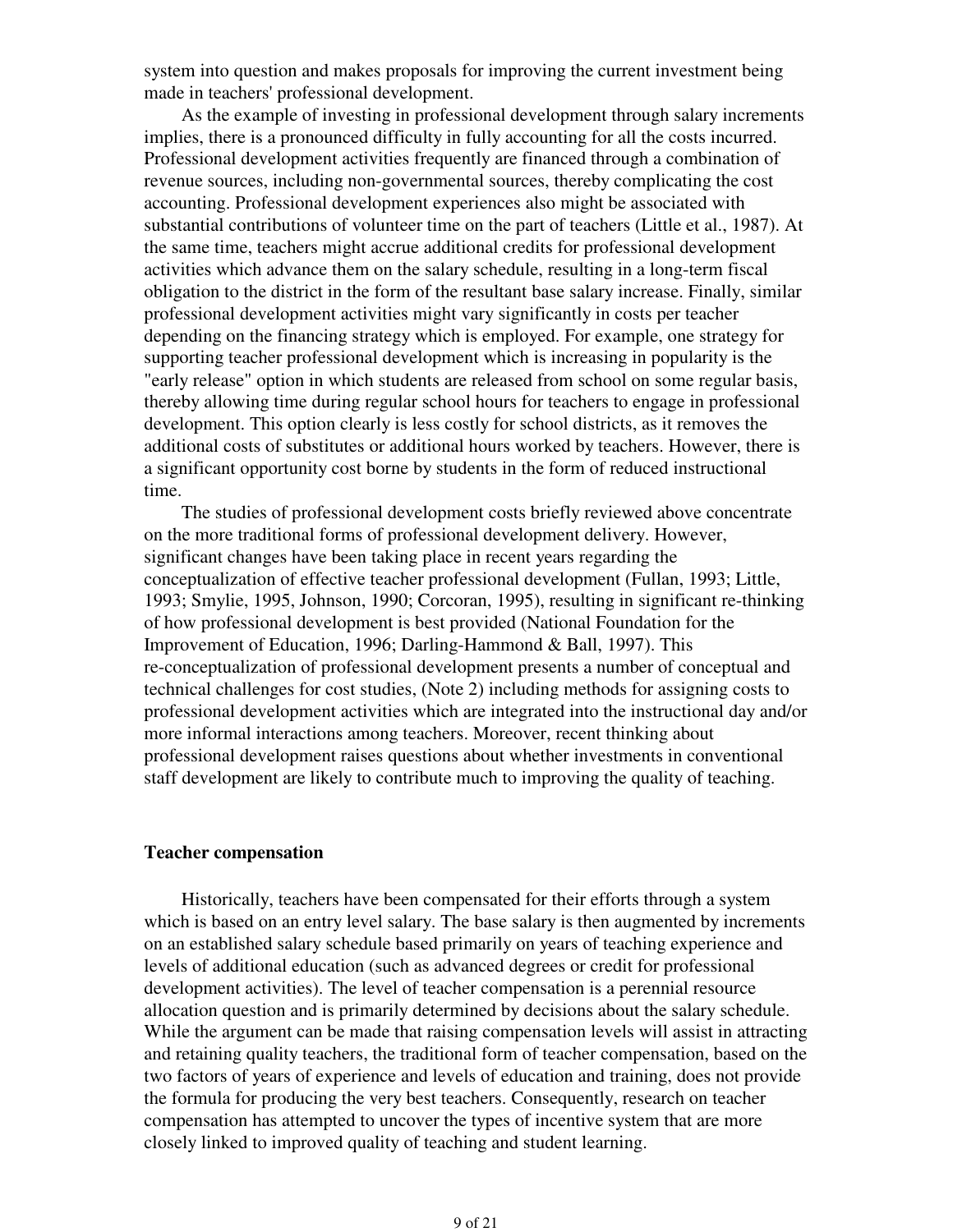In the past two decades, a variety of reforms to the traditional system of teacher compensation have been attempted. During the early 1980s, merit pay was re-introduced as a policy alternative. In principle, merit pay individually rewards teachers based on the performance of their duties. Some merit pay plans provide for an individual financial bonus on a yearly basis, while other plans call for a permanent advancement on the salary schedule (Darling-Hammond & Berry, 1988). In many instances where they have been tried, merit pay systems have been abandoned, primarily due to internal dissension and problems determining who would receive the additional pay (Murnane  $& Cohen$ , 1986; Robinson, 1983). In addition to merit pay proposals, the idea of teacher career ladders has been put forth as another type of alternative compensation strategy, but programs based on this idea have met with a similar lack of success (Freiberg & Knight, 1991; Bellon et al., 1989; Southern Regional Education Board, 1994).

 Why have the various attempts at altering teacher compensation borne so few fruitful results? One possible explanation is that the traditional salary structure provides for horizontal equity. That is, teachers are treated as equals on the salary schedule regardless of their gender, race, or teaching assignment (Protsik, 1996). This well-established practice provides for a uniformity of application across teachers that is resistant to change. Others assert that teachers are primarily motivated by intrinsic rewards that result from the process of working as a teacher (Lortie, 1975; Conley & Levinson, 1993; Richardson, 1990) rather than changes in compensation rates. Firestone (1991) offers the view that research on merit pay has not sufficiently considered the relationship between money and teacher motivation. Firestone distinguishes between merit pay systems (which reward some teachers for doing essentially the same work better than other teachers) and job enlargement reforms (which provide additional compensation to teachers for doing different work) and argues that job enlargement is more closely linked to teachers' intrinsic motivations.

 Another explanation is that prior reforms in compensation have focused on individually-based rewards rather than rewards for group performance. An alternative approach to teacher compensation suggested by Mohrman, Mohrman & Odden (1996) includes group-based performance rewards as well as skill- based and competency-based pay. The authors emphasize that the basis for determining the specific skills, competencies, and group rewards must be that the rewards support the central educational purposes of the school and are well suited to the type of organizational arrangements that define the particular site. Further work on the development of alternative designs for compensation systems that are more tightly connected to school improvement have been advanced by Odden & Kelley (1997). Finally, the work of the National Board for Professional Teaching Standards provides a basis for compensating teachers' knowledge and skills by demonstrating the achievement of higher levels of knowledge and expertise through the use of a rigorous professional review process.

 Research also has been conducted regarding the alignment of compensation strategies with various education organizational designs. Kelley (1997) noted that historically teacher compensation has been viewed as separate from other aspects of reforming educational organizations. The author analyzes how compensation systems differ under four types of organizational models: scientific management, effective schools, content-driven, and high standards/high involvement and recommends that the design of teacher compensation systems should be better fitted to the type of organizational design which represents the school setting in which teachers work, including the organization's structure, values, and goals. There are states (e.g., Kentucky and South Carolina) and local school systems (e.g., Dallas, TX; Charlotte-Mecklenburg, NC; and a very recent pilot program in Denver, CO) which are in the process of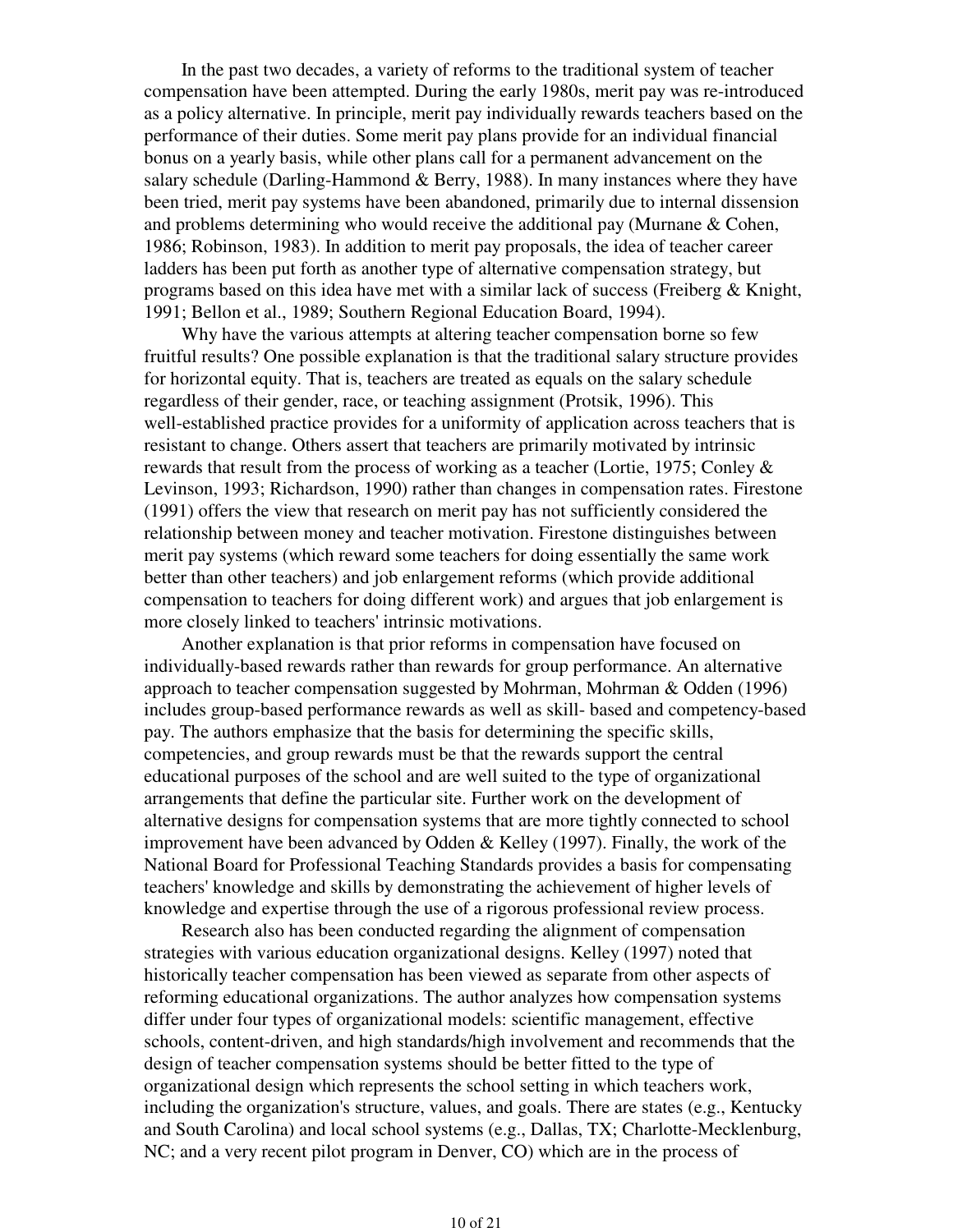implementing alternative compensation plans. Places where alternative compensation plans have been developed and implemented have relied on participation by educational administrators, teacher unions, and community members in the plan's design (Odden & Kelley, 1997).

 Investments in teacher compensation, as in teacher professional development, are policies which have been commonly employed in efforts to improve teacher quality. Research on human resource development, particularly that which is derived from human capital theory, indicates that the proxies which have been used to capture important elements of teacher quality (e.g., verbal aptitude, degree earned, and years of experience) provide an incomplete picture of the factors which affect teaching quality. Most of the research to date on human resource development in education has focused on tracking the quantity of particular inputs that are presumed to be positively associated with teacher quality. A critical need exists for research which attempts to advance our knowledge about the conceptual links between investments in teacher professional development, teacher compensation, and improved teacher and student performance.

### **Implications for policy and research**

 This review of economic perspectives from human capital and productivity theories has implications for the design and implementation of investment policies targeted at improving teacher quality. In this section, we explore some of the possible policy implications in an effort to stimulate thinking and dialogue among educators, researchers, and policymakers.

 How can we consider the knowledge gained from economic perspectives in its application to current policy debates about teacher quality? One set of observations about how we might characterize knowledge gained from economic research on productivity and human capital and their implications for policy is provided below.

 A significant challenge emerges from the lack of a solid conceptual framework for understanding the important elements in the education process. The lack of sophisticated models for the assessment of student learning needs, the application of teacher knowledge and skills in the instructional process, and the ways in which teachers enact a variety of resources to support instruction accounts for some of the existing shortcomings of econometric analyses of productivity. Many existing policy and resource allocation strategies for improving teacher quality are not theoretically linked to student outcomes. This lack of sufficient knowledge about how policies and resources are enacted by teachers to improve the quality of teaching and learning is precisely the reason why it is so problematic to design cost-benefit analyses of existing investments in teacher quality.

 Alongside the conceptual challenges, and in part derived from them, econometric perspectives on the productivity of investments in teacher development face a multitude of measurement challenges. First, and perhaps, most importantly, difficulties exist in specifying the student outcomes to be assessed. While significant progress has been made in productivity research, primarily in microanalytic studies, we still face the question of how to improve on our measures of student learning. Test scores provide an insufficient measure of the content, number, and types of performances expected by the ambitious learning standards that the education reform efforts of this decade have promoted. Adding to the complexity is the extent to which the selected set of standards is universally applied (Monk & Rice, in press). Consequently, analyses of the extent to which specific investments have resulted in improved efficiency (that is, improved student learning according to the set of standards being addressed) are ultimately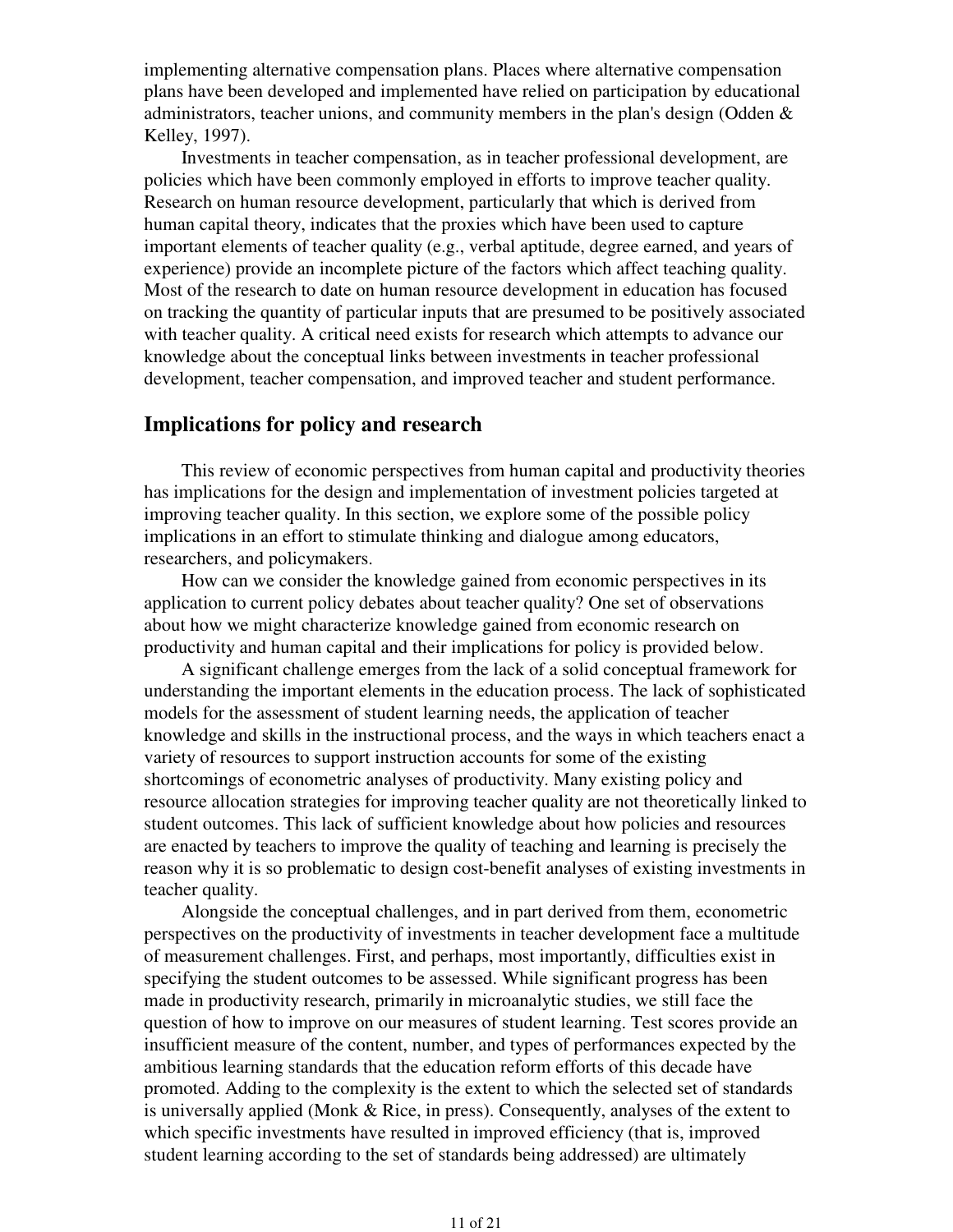dependent on our ability to develop clearer, more appropriate outcome measures. In a similar vein, improvement also is needed in the proxies we use for teacher quality. The typical proxies such as years of experience, scores on standardized tests of verbal ability, degrees and credentials earned, and academic field are insufficient indicators of teacher quality. However, current work on developing and implementing teacher standards (such as the National Board for Professional Teaching Standards and the INTASC standards) holds promise for the improvement of measurements of teacher quality.

 The lessons learned from human capital theory, reviewed earlier, suggest that the quantity of a resource, the quality of a resource, and the ways in which a resource is configured in its employment are all important aspects of assessing the resource's productive potential. When we view the economic research on the relationship between resources, productivity, and teacher quality, we find that tracking "investments" in teacher quality have been mostly limited to tracking proxies for the *quantity* of a given resource. While economic theory acknowledges the difference between the quantity and the quality of a given input, the research to date indicates that resource allocation strategies for improving teacher quality (1) overemphasize the effects of the quantity of resources, (2) give short shrift to the analysis of the effects of the quality of the resource, and (3) do little to illuminate the effects of re-configuring or reallocating resources—that is, does not help us get at the alternative uses of the same resources. Current economic models for examining the effectiveness of resource allocation practices targeted at teacher quality help articulate the challenges we must face, but are insufficient in their current state to provide the types of analyses that policymakers might find most useful.

 In what ways might our conceptions of policy aimed at improving the quantity, quality, and reconfiguration of resources for teacher quality be improved? We might begin by first assuming that productivity can be improved through the re-allocation or re-configuration of existing resources. In other words, if we were to hold the overall quantities of resources constant, then we might focus more centrally on how the resources are allocated and used. There is a little research in this area, but recent work has pointed to the positive contributions and the efficiencies associated with redesigning resource allocation practices (Miles & Darling-Hammond, 1998; Miles, 1997; Odden & Busch, 1998). Resource re-allocation expands our traditional notions of how to bring resources to bear on the achievement of higher productivity. It also shifts the questions one asks, from those concerning the effects of incremental resource increases (a typical question in productivity research) to questions regarding the effects of alternative configurations of the same resource. In other words, rather than seeking a new program from a new funding source, resources are viewed as available for redesign in order to develop a more productive way of managing existing resources. One of the most prominent resources to be re-configured is the allocation of time that teachers spend with students and with other educators.

 From a policy standpoint, resource re-allocation challenges the typical manner by which new policies or initiatives are introduced by policymakers for implementation by educators. The press felt by policymakers to seek out solutions to problems faced in education often results in a response which includes the establishment of new guidelines, regulations, and/or opportunities, and may or may not be accompanied by the infusion of additional fiscal resources. That is, most education policies are not designed to be fiscally neutral. However, resource re-allocation assumes that there are no new dollars available for distribution. Rather, resources are shifted from the support of one program configuration or policy initiative to some other configuration or purpose. This implies that investment priorities change, resulting in the reduction or removal of goods or services that presumably were valued by some constituency. This shift is likely to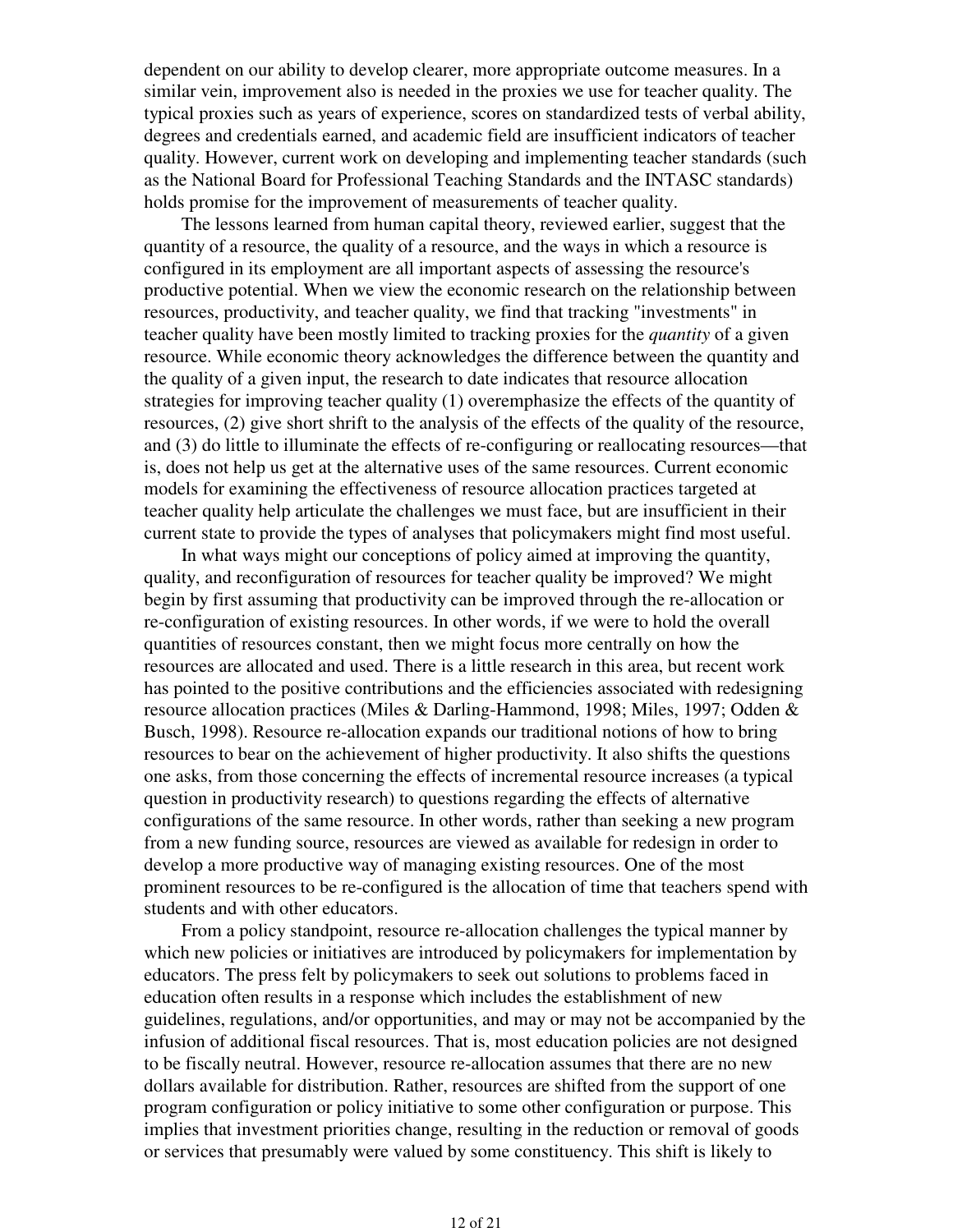encounter at least some resistance by those individuals or groups whose interests are perceived to be adversely affected by a particular re-allocation strategy. Consequently, policies which depend on resource re-allocation require a different approach than the traditional strategies of providing financial incentives for adopting particular policies or threats of loss of funding for failure to meet specific requirements.

 There are multiple policy options that can influence teaching quality, each having implications for resource allocation or reallocation. Unless care is taken, however, investments in one policy may hinder the advancement of another, equally important aspect of teacher development. Let us consider the following example. One common and long-standing teacher compensation policy strategy has been focused on the goal of attracting and retaining higher quality teachers by raising salary levels. While human capital theory would indicate that this strategy has an evidentiary base, this policy might hinder the acceptance of other notions of compensation, such as skills-based pay. Another example taken from policies related to the provision of teacher professional development further illustrates the potential conflict among policy strategies. Traditional teacher compensation policies provide financial incentives for teachers who accrue additional continuing education credits. The acquisition of these credits is mostly within the purview of the individual teacher, and the type, amount, and quality of the offerings selected may or may not be an optimal match with the types of knowledge and skills which might be most effective in supporting the teacher's work with students. Additionally, the typical manner in which these continuing education credits are delivered often run counter to current notions of best practice in professional development. To further complicate matters, professional development opportunities are also connected to special revenue sources,(Note 3) each with its own set of guidelines and reporting requirements. Consequently, policymakers typically face a challenge when attempting to introduce new approaches to professional development as they will most likely face pressure to continue with existing forms of teacher compensation, add on new supports for the delivery of professional development, and ensure that activities which are undertaken meet the requirements of the various funding sources. Faced with this complexity, a crazy quilt approach to resource allocation for professional development often results. This mixed bag of resource allocation strategies does not take advantage of the potential opportunity for resource re-allocation fashioned through a more strategic approach. In short, without a comprehensive approach to policies which are aimed at improving teacher quality, it is unlikely that resources will be maximized.

 Much work is being done throughout the nation to assist policymakers with the development of a comprehensive approach to addressing the improvement of teacher quality. The work of partner states who are collaborating with the National Commission on Teaching and America's Future is one such example of an effort to develop comprehensive policy strategies that support teacher quality. In order to maximize the effectiveness of this type of strategic approach, policymakers must also develop resource allocation policies which are responsive to and reflective of a comprehensive approach to investments in teacher quality.

 In sum, economic perspectives can provide some useful insights in addressing the complex challenge of how resources can best be allocated for the improvement of teacher quality. Many questions regarding the effectiveness of resource allocation for this purpose remain. However, lessons learned from an economic perspective, particularly from human capital theory, indicate that we should be cautious of policy approaches which are simply additive. Instead, increased attention should be devoted to policies which focus on more finely tuned notions of teacher quality. Finally, initial work which investigates policies and practices which result in the re-configuration of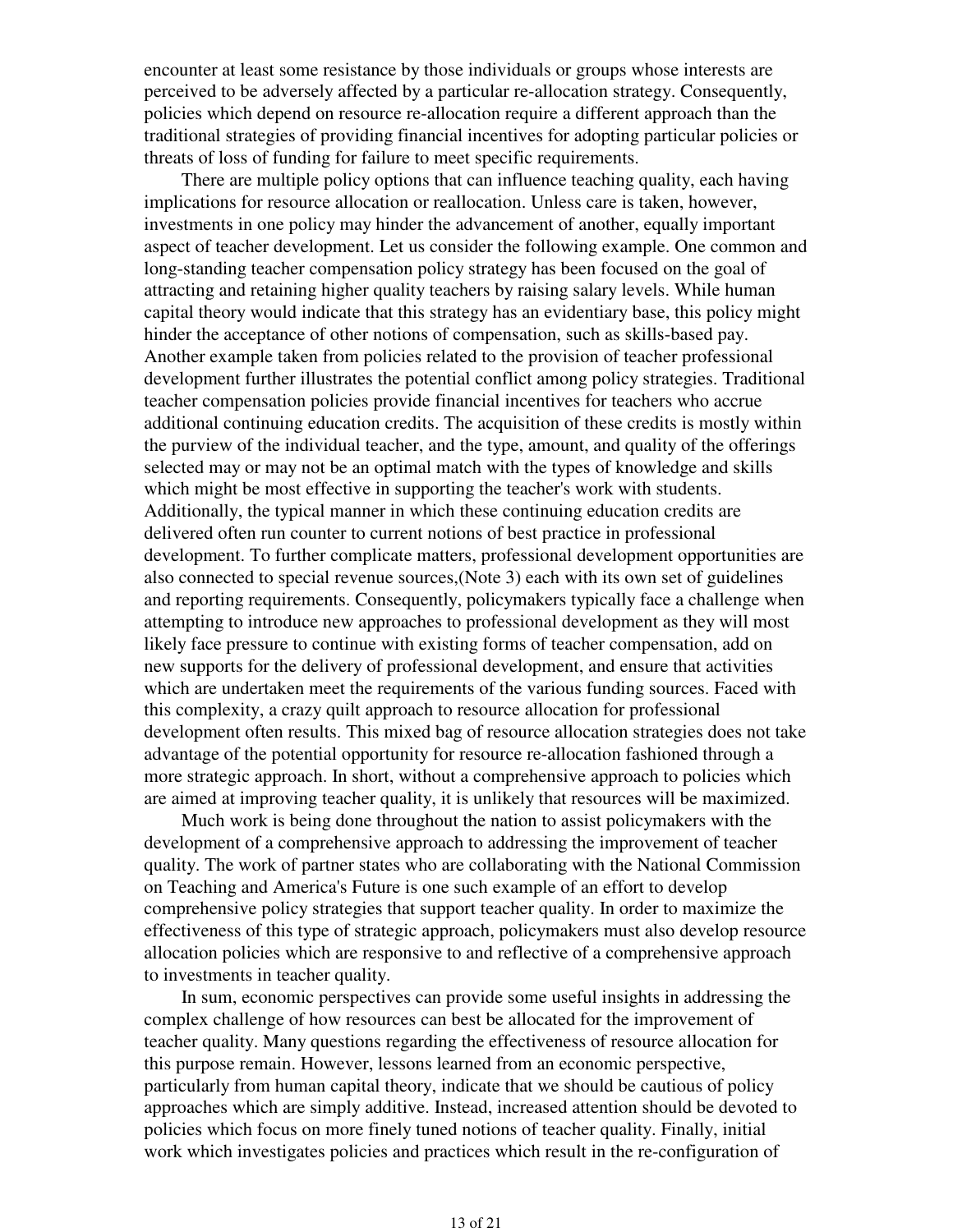existing resources ought to be significantly expanded.

# **Notes**

- 1. For a contemporary review of the contributions made to the study of human capital theory, see Sweetland, S. (1996). Human capital theory: Foundations of a field of inquiry, *Review of Educational Research* 66(3), 341-359.
- 2. For a discussion of these cost implications, see Rice, J.K. (1999) "Recent trends in the theory and practice of teacher professional development: implications for cost," paper presented at the annual conference of the American Education Finance Association, March 18-20, 1999.
- Examples of special revenue sources at the federal level which contain funding for 3. professional development include Title 1, Part A (Basic and Concentrated Grants), Title II (the Eisenhower Professional Development Program), Title II (the Technology Literacy Challenge Fund), Title IV (Safe and Drug-Free Schools and Communities), Title VI (the Innovative Education Program Strategies fund), and Goals 2000:Educate America Act. Numerous special funding sources for professional development exist at state and local levels as well.

# **References**

Barnett, W. S. (December 1994). Obstacles and opportunities: Some simple economics of school finance reform. *Educational Policy 8*, 4: 436-452.

Bellon, E.C., J. J. Bellon, M. A. Blank, D. J. G. Brian, and C. A. Kershaw (1989, March). Alternative incentive programs for school based reform. Paper presented at the annual meeting of the American Educational Research Association, San Francisco, CA.

Benson, C.S. (1978).*The economics of public education* (3rd ed.) Boston: Houghton Mifflin.

Biddle, B.J. (1997). Foolishness, dangerous nonsense, and real corrrelates of state differences in achievement. *Phi Delta Kappan* (September), 9-13.

Brown, B. W. & D. H. Saks (1975). The production and distribution of cognitive skills in schools. *Journal of Political Economy 83*, 3: 571-593.

Carroll, J. (1963). A model for school learning. *Teachers College Record 64*: 723-733.

Cohen, D. K., M. McLaughlin, & J. Talbert (Eds.) (1993). *Teaching for understanding: Challenges for policy and practice.* San Francisco: Jossey-Bass.

Conley, S. & R. Levinson (1993). Teacher work redesign and job satisfaction. *Educational Administration Quarterly 29*, 4: 453-478.

Corcoran, T.B. (1995). *Helping teachers teach well: Transforming professional development.* New Brunswick, NJ: Consortium for Policy Research in Education Policy Briefs.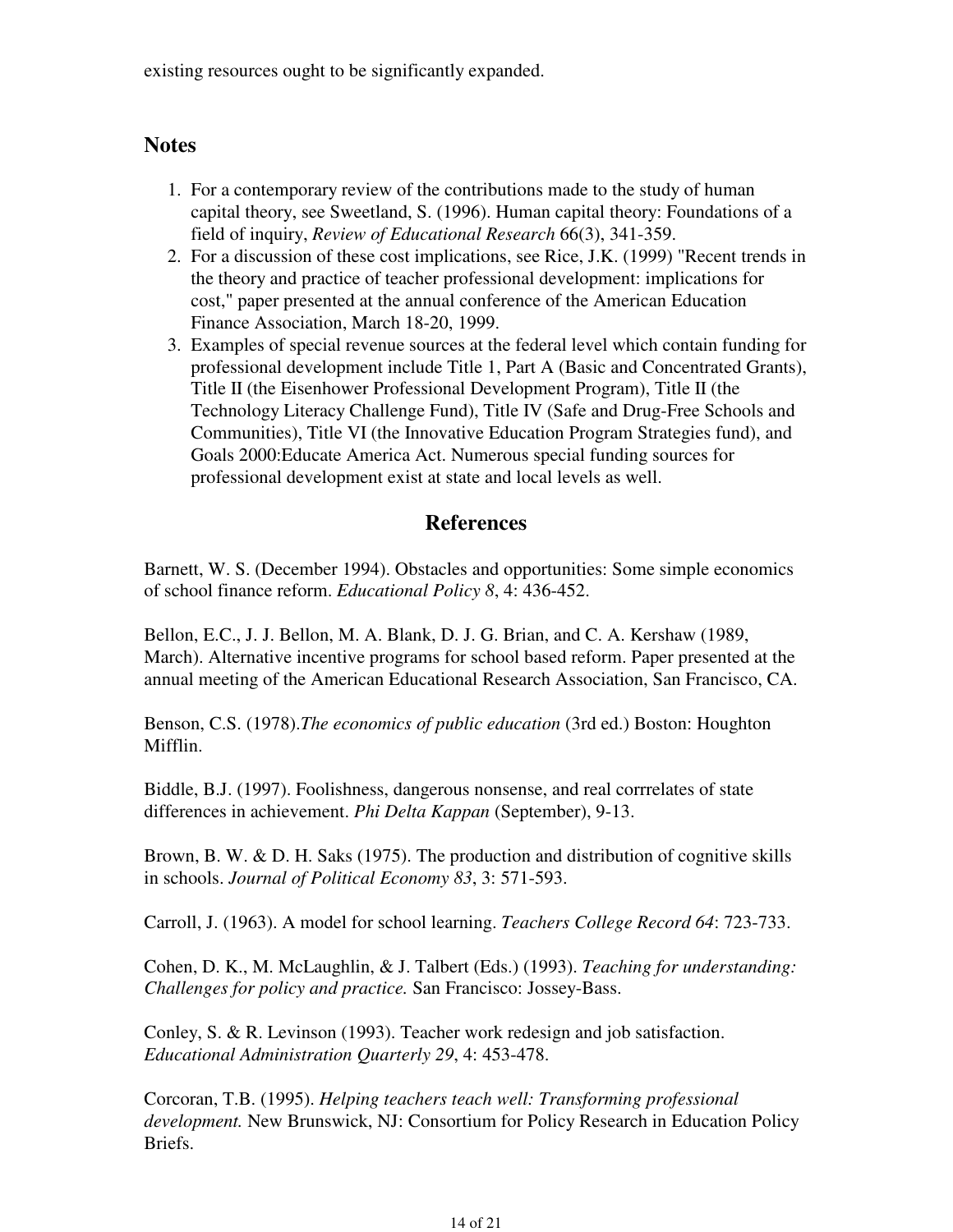Darling-Hammond, L. (2000). Teacher quality and student achievement: A review of state policy evidence. *Education Policy Analysis Archive 8*, No. 1. Available online at http://epaa.asu.edu/epaa/v8n1/.

Darling-Hammond, L.(1994). The current status of teaching and teacher development in the United States. Background paper prepared for the National Commission on Teaching and America's Future.

Darling-Hammond, L. & B. Berry (1988). *The evolution of teacher policy.* Santa Monica, CA: RAND.

Darling-Hammond, L., & M. W. McLaughlin (1995, April). Policies that reform professional development in an era of reform. *Phi Delta Kappan 76*, 8: 597-604.

Darling-Hammond, L. & D. Ball (1997). *Teaching to high standards: What policymakers should know and be able to do*. A report to the National Education Goals Panel (http://www.negp.gov/Reports/highst.htm).

Education Commission of the States (1997). Investment in teacher professional development: A look at 16 districts. Denver, CO: Author.

Ehrenberg, R.G. & D. J. Brewer (1995). Did teacher's race and verbal ability matter in the 1960s? *Coleman* revisited. *Economics of Education Review 14*: 291-299.

Elmore, R. (1994). Thoughts on program equity: Productivity and incentives for performance in education. *Educational Policy 8*, 4: 453-459.

Elmore, R. (1997). *Investing in teacher learning: Staff development and instructional improvement in Community School District #2, New York City*. Washington, DC: National Commission on Teaching and America's Future, Consortium for Policy Research in Education.

Ferguson, R. F. & H.F. Ladd (1996). How and why money matters: An analysis of Alabama schools. In Helen Ladd (ed) *Holding Schools Accountable.* (pp. 265-298) Brookings Institution: Washington, DC.

Ferguson, R. F. (1991). Paying for public education: New evidence on how and why money matters. *Harvard Journal on Legislation 28*, 2: 465-497.

Firestone, W. (1991). Merit pay and job enlargement as reforms: Incentives, implementation, and teacher response. *Educational Evaluation and Policy Analysis 13*, 3: 269-288.

Freiberg, J. & S. Knight (1991). Career ladder programs as incentives for teachers. In S. C. Conley and B. S. Cooper (Eds.) *The School as a Work Environment: Implications for Reform.* Boston: Allyn and Bacon.

Fullan, M. (1993) *Change Forces: Probing the Depths of Educational Reform.* London: Falmer Press.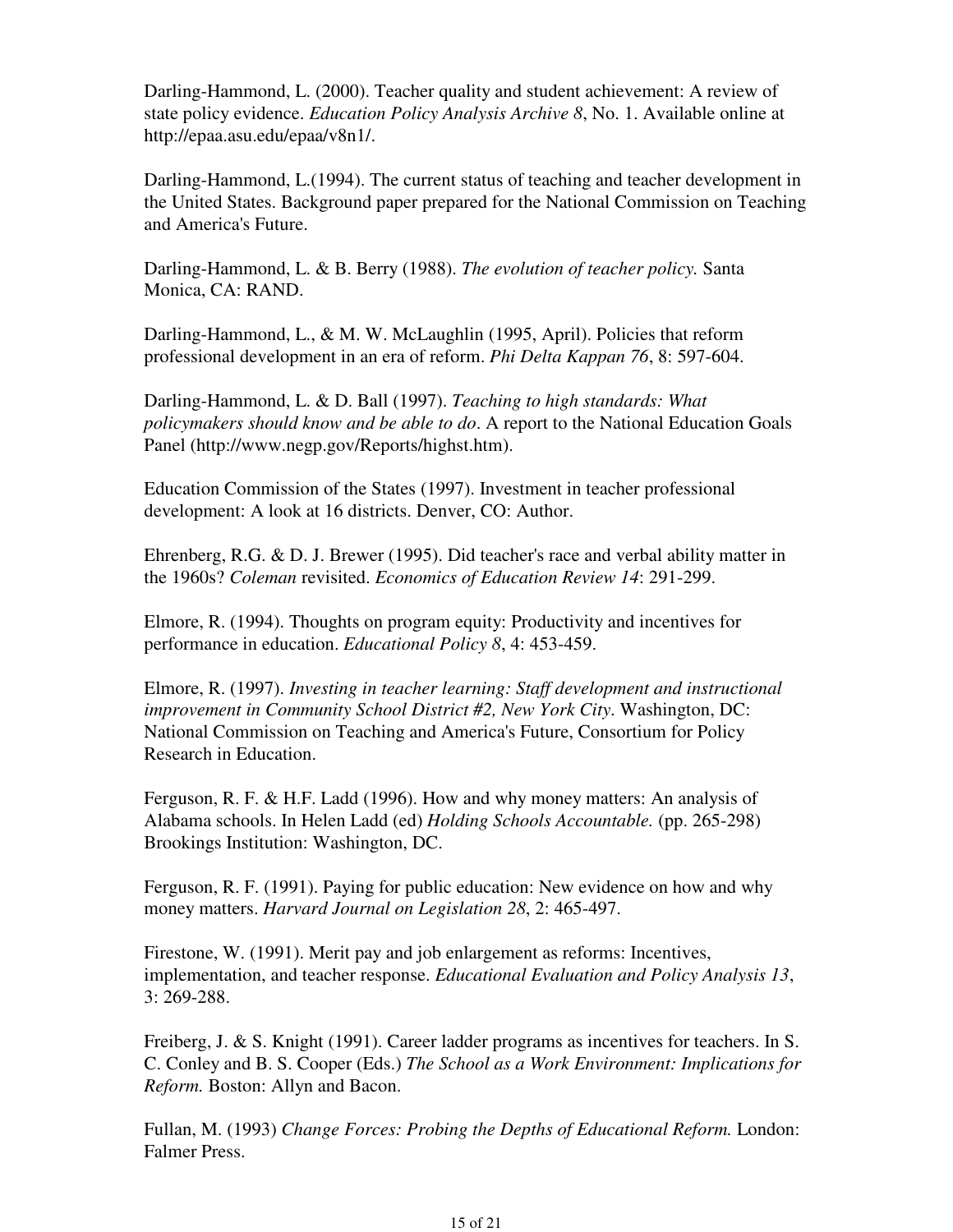Hanushek, E.A. (1981) Throwing money at schools. *Journal of Policy Analysis and Management 1*, 1: 19-41.

Hanushek, E. A. (1991). When school finance "reform" may not be good policy. *Harvard Journal on Legislation 28*, 2: 423-456.

Hanushek, E. A. (1989). The impact of differential expenditures on school performance. *Educational Researcher 18*, 4: 45-65.

Hanushek, E. A. (1986). The economics of schooling: Production and efficiency in public schools. *Journal of Economic Literature 24*: 1141-1177.

Hargreaves, A. (1990). Teachers' work and the politics of time and space. *Qualitative Studies in Education 3*: 303-320.

Hargreaves, A. (1993). Individualism and individuality: Reinterpreting the teacher culture. In J. W. Little and M. W. McLaughlin (Eds.), *Teachers' work: Individuals, colleagues, and contexts*. New York: Teachers College Press.

Hedges, L.V., R.D. Laine, & R.Greenwald (1994, April). Does money matter? A meta-analysis of studies of the effects of differential school inputs on student outcomes. *Educational Researcher 23*, 3: 5-14.

Houston, R. W. & J. H. Freiberg (1979). Perpetual motion, blindman's bluff, and inservice education. *Journal of Teacher Education, 30*, 1: 7-9.

Hughes, J., C. G. Moon, & W. S. Barnett (1993, October). Revenue-driven costs: The case of resource allocation in public primary and secondary education. Paper presented at the annual meeting of the Atlantic Economic Society, Philadelphia, PA.

Johnson, S. M. (1990). Redesigning teachers' work. In R.F. Elmore & Associates, *Restructuring schools: The next generation of educational reform.* San Francisco: Jossey- Bass.

Kelley, C. (1997). Teacher compensation and organization. *Educational Evaluation and Policy Analysis 19*, 1: 15- 28.

Lankford, H. & Wyckoff, J. (1996). The allocation of resource to special education and regular instruction. In H.F. Ladd (Ed.), *Holding schools accountable* (pp. 221-262) Washington, DC: Brookings Institution.

Little, J.W., W.H. Gerritz, D.H. Stern, J.W. Guthrie, M.W. Kirst & D.D. Marsh (1987). *Staff development in California.* Policy Analysis for California Education (PACE) and Far West Laboratory for Educational Research and Development, (Policy paper #PC87-12-15, CPEC), San Francisco, CA.

Little, J.W. (1989). District policy choices and teacher's professional development opportunities. *Educational Evaluation and Policy Analysis 11*, 2: 165-179.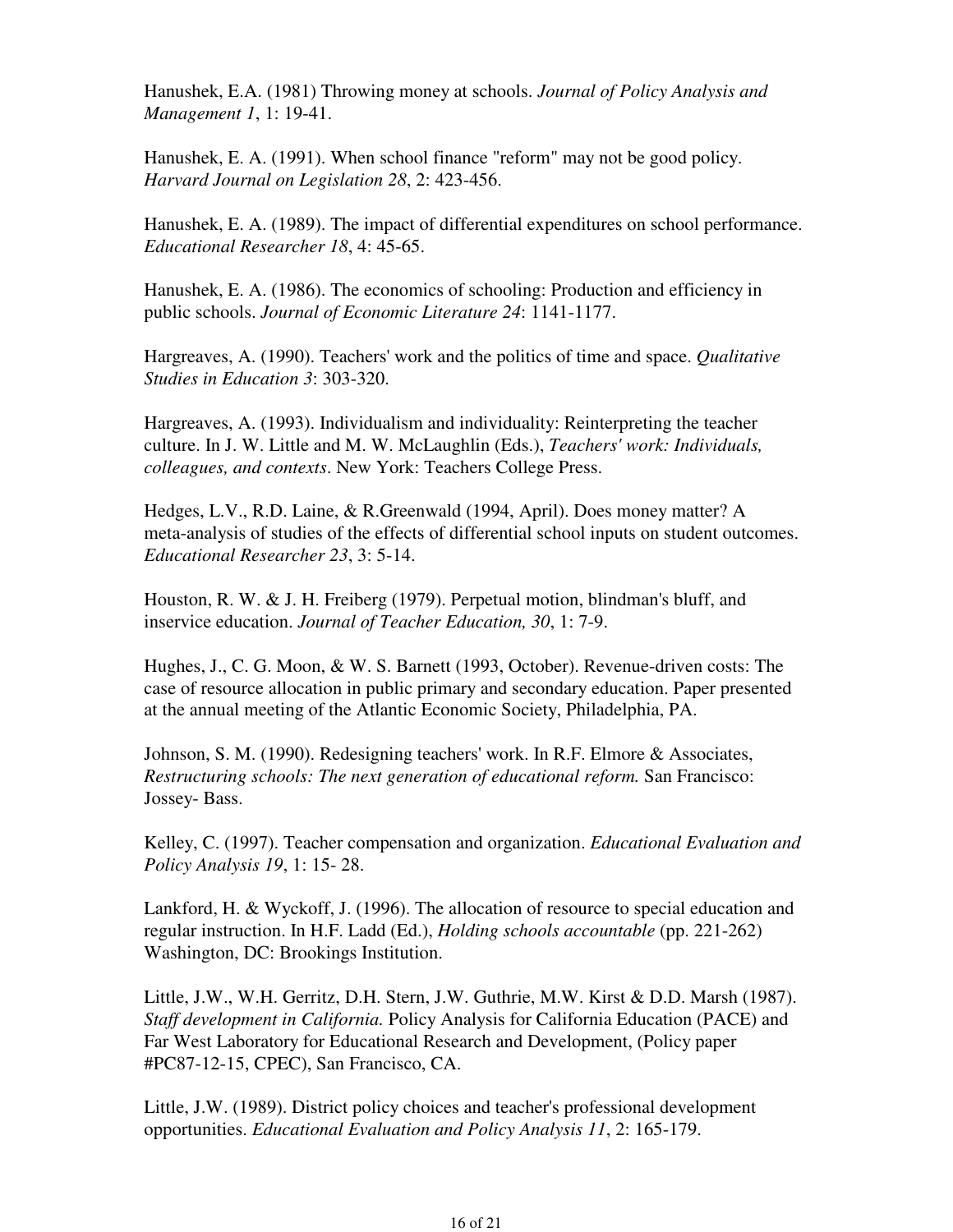Little, J. W. (1993). Teachers' professional development in a climate of educational reform. *Educational Evaluation and Policy Analysis 15*, 2: 129-151.

Lortie, D. C. (1975). *Schoolteacher.* Chicago: University of Chicago Press.

Lytle, J. H. (1983). Investment options for inservice teacher training. *Journal of Teacher Education 34*, 1: 28-31.

Miles, K.H. (1997, June) Rethinking the use of teacher resources. *School Business Affairs 63*, 6: 35- 40.

Miles, K.H. & L. Darling-Hammond (1998) Rethinking the allocation of teaching resources: Some lessons from high- performing schools. *Educational Evaluation and Policy Analysis 20*, 1: 9-29.

Miller, B., B. Lord, & J. Dorney (1994). *Staff development for teachers: A study of configurations and costs in four districts.* Education Development Center, Newtonville, MA.

Mohrman A. M., S. A. Mohrman, & A. R. Odden (1996). Aligning teacher compensation with systemic school reform: Skill- based and group-based performance rewards. *Educational Evaluation and Policy Analysis 18*, 1: 51-71.

Monk, D. H., (1990). *Educational finance: An economic approach.* New York: McGraw Hill.

Monk, D.H. (1992). Education productivity research: an update and assessment of its role in education finance reform. *Educational Evaluation and Policy Analysis 14*: 307-332.

Monk, D.H. & J.K. Rice (in press). Modern education productivity research: Emerging implications for the financing of education. In *Selected Papers in School Finance*. Washington, DC: National Center for Education Statistics.

Moore, D., & A. Hyde (1981). *Making sense of staff development: An analysis of staff development programs and their costs in three urban school districts*. Chicago: Designs for Change.

Mortimer, P., P. Sammons, L.Stoll, D. Lewis, & R. Ecob (1988). *School matters*  Berkeley, CA: University of California Press.

Murnane, R.J. (1991). Interpreting the evidence on "Does Money Matter." *Harvard Journal on Legislation* 28: 457-464.

Murnane, R. J. (1975). *The impact of school resources on the learning of inner city children.* Cambridge, MA: Ballinger.

Murnane, R.J. & D. K. Cohen (1986). Merit pay and the evaluation problem. *Harvard Educational Review 56*, 1: 1-17.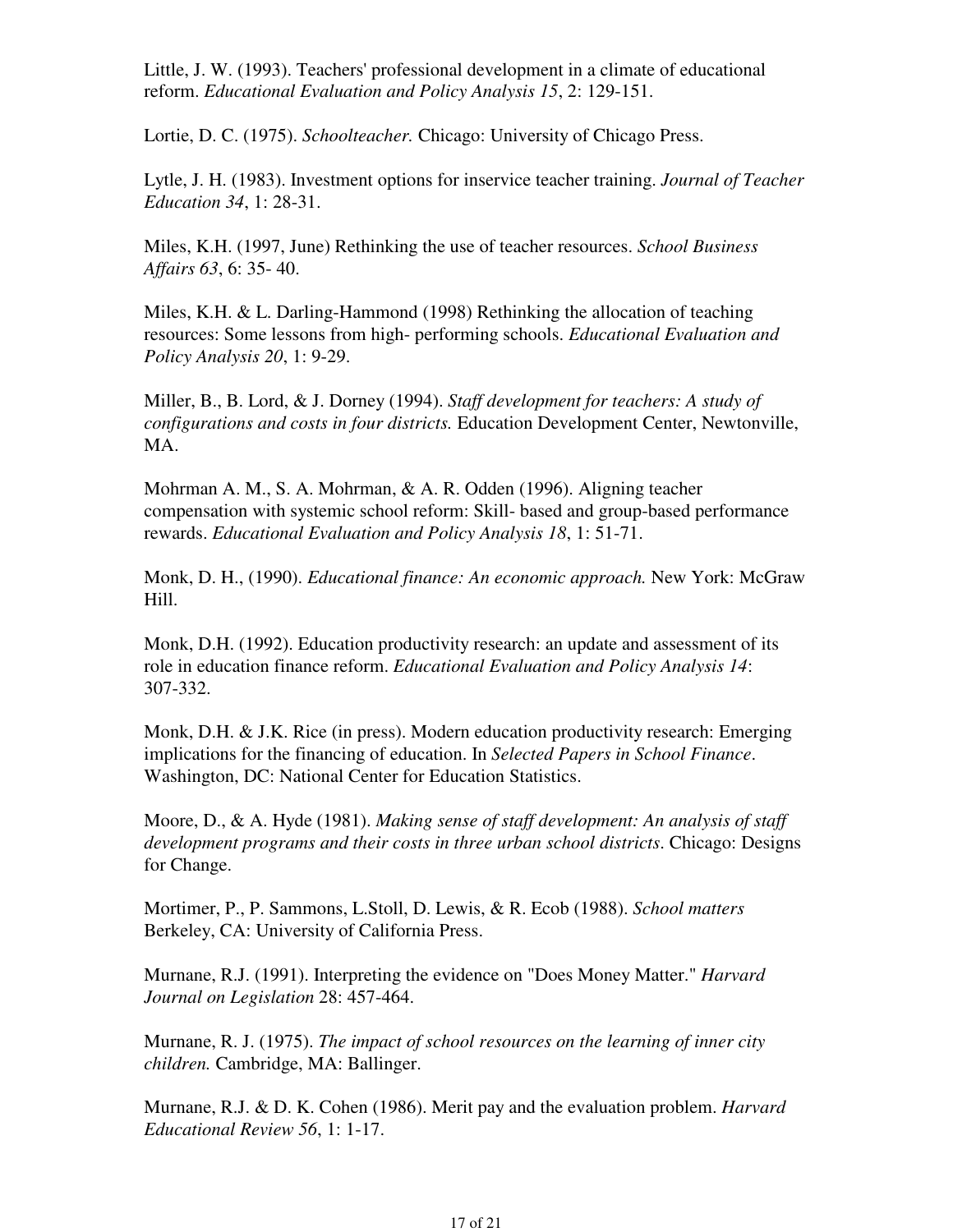National Foundation for the Improvement of Education (1996) *Teachers take charge of their learning: Transforming professional development for student success*. Washington, DC: Author.

Nikansen, W. A. (1971). *Bureaucracy and representative government.* Chicago: Aldine Atherton.

Odden, A. & C.Busch (1998). *Financing schools for high performance: Strategies for improving the use of educational resources*. San Francisco, CA: Jossey-Bass.

Odden, A. & C.Kelley (1997). *Paying teachers for what they know and do: New and smarter compensation strategies to improve schools.* Thousand Oaks, CA: Corwin Press.

Odden, A. & W.Clune (1995). Improving educational productivity and school finance. *Educational Researcher 24*, 9: 6-10, 22.

Orlich, D. C. & A. Evans (1990). *Regression analysis: A novel way to examine staff development cost factors.* Unpublished manuscript. ERIC Reproduction Service Document No. ED 331 808.

Protsik, J. (1996). History of teacher pay and incentive reforms. *Journal of School Leadership 6*, 3: 265- 289.

Resnick, L.(1993). Standards, assessment, and educational quality. *Stanford Law and Policy Review 4*: 53- 59.

Richardson, V. (1990). Significant and worthwhile change in teaching practice. *Educational Researcher 19*, 7: 10- 18.

Robinson, G. (1983). *Paying teachers for performance and productivity: Learning from experience.* Arlington, VA: Educational Research Service.

Ross, R. (1994). *Effective teacher development through salary incentives (An exploratory analysis).* RAND, Institute on Education and Training.

Rossmiller, R.A. (1986). *Resource allocation in schools and classrooms: Final report.* Madison, WI: University of Wisconsin-Madison, Wisconsin Center for Education Research, School of Education.

Smith, A.(1776). *An inquiry into the nature and causes of the wealth of nations.*

Smith, M.S. B.W. Scott, & J. Link (1995). The growing importance of cognitive skills in wage determination. *Review of Economics and Statistics 77*: 251-266.

Smylie, M.A. (1995) Teacher learning in the workplace: Implications for school reform. In T.R. Guskey & M. Huberman (Eds), *Professional development in education* (pp. 92- 113). New York: Teachers College Press.

Southern Regional Education Board (1994). *Reflecting on ten years of incentive*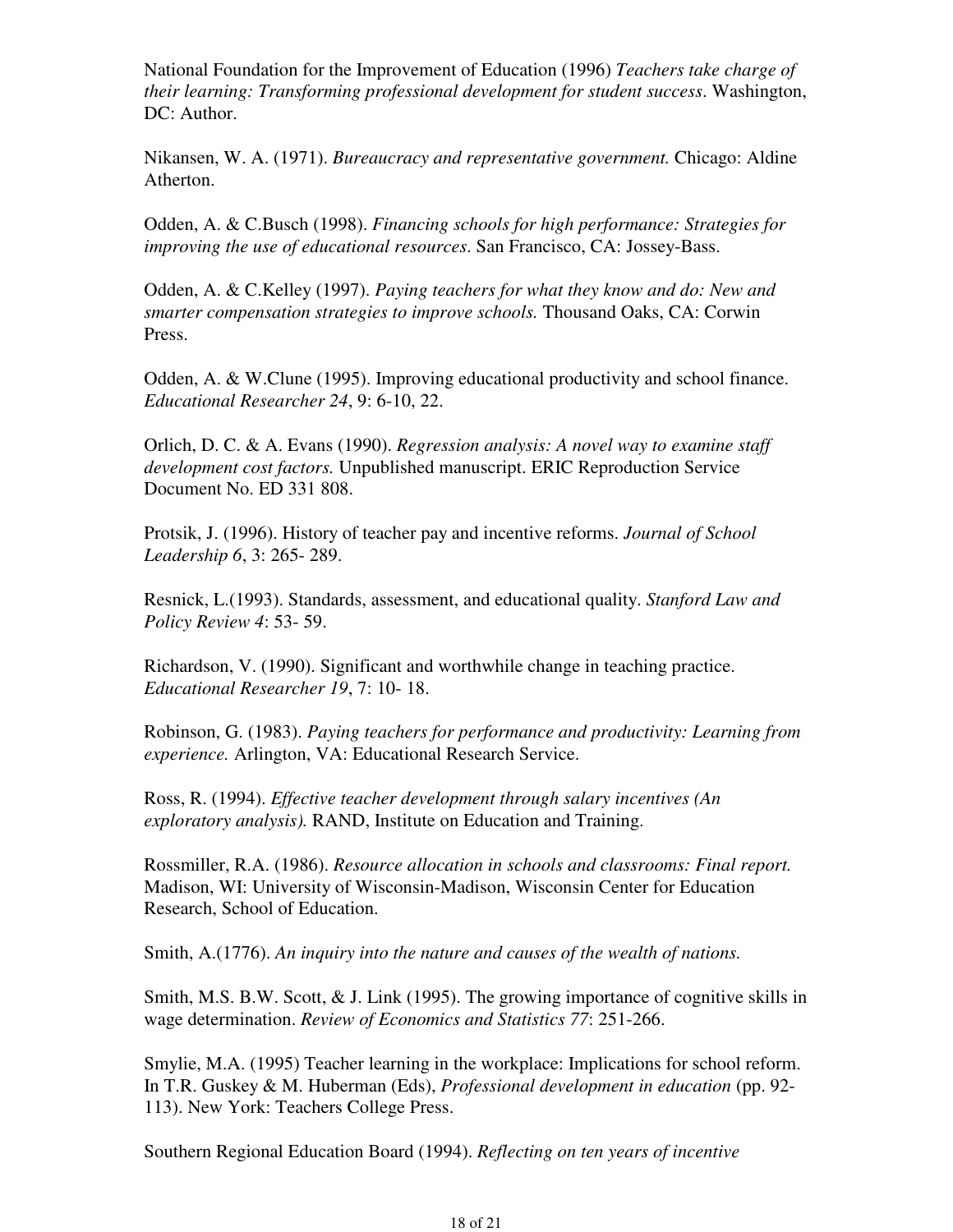*programs: The 1993 SREB Career Ladder Clearinghouse Survey.* Atlanta, GA: Author.

Stern, D. S., W.Gerritz, & J.W. Little (1989). Making the most of the district's two (or five) cents: Accounting for investment in teachers' professional development. *Journal of Education Finance 14*, 4: 19-26.

Summers, A.& B.Wolfe (1977). Do schools make a difference? *American Economic Review 67*, 4: 639-652.

Thomas, J. A. & F. Kemmerer (1983). *Money, time, and learning.* Albany, NY State University of New York at Albany, School of Education.

Witte, J.F. (1990, August). Understanding high school achievement: After a decade of research, do we have any confident policy recommendations? Paper presented at the annual meeting of the American Political Science Association, San Francisco.

# **About the Author**

**Margaret L. Plecki** Educational Leadership and Policy Studies University of Washington Box 353600 Seattle, WA 98195-3600 Email:mplecki@u.washington.edu

Margaret Plecki is an Assistant Professor at the University of Washington, Area of Educational Leadership and Policy Studies. Her research and teaching focus on school finance, the economics of education, school improvement, and education policy. She earned her Ph.D. from the University of California, Berkeley.

### **Copyright 2000 by the** *Education Policy Analysis Archives*

The World Wide Web address for the *Education Policy Analysis Archives* is **epaa.asu.edu**

General questions about appropriateness of topics or particular articles may be addressed to the Editor, Gene V Glass, glass@asu.edu or reach him at College of Education, Arizona State University, Tempe, AZ 85287-0211. (602-965-9644). The Commentary Editor is Casey D. Cobb: casey.cobb@unh.edu .

# **EPAA Editorial Board**

| Michael W. Apple             | <b>Greg Camilli</b>            |
|------------------------------|--------------------------------|
| University of Wisconsin      | <b>Rutgers University</b>      |
| John Covaleskie              | <b>Alan Davis</b>              |
| Northern Michigan University | University of Colorado, Denver |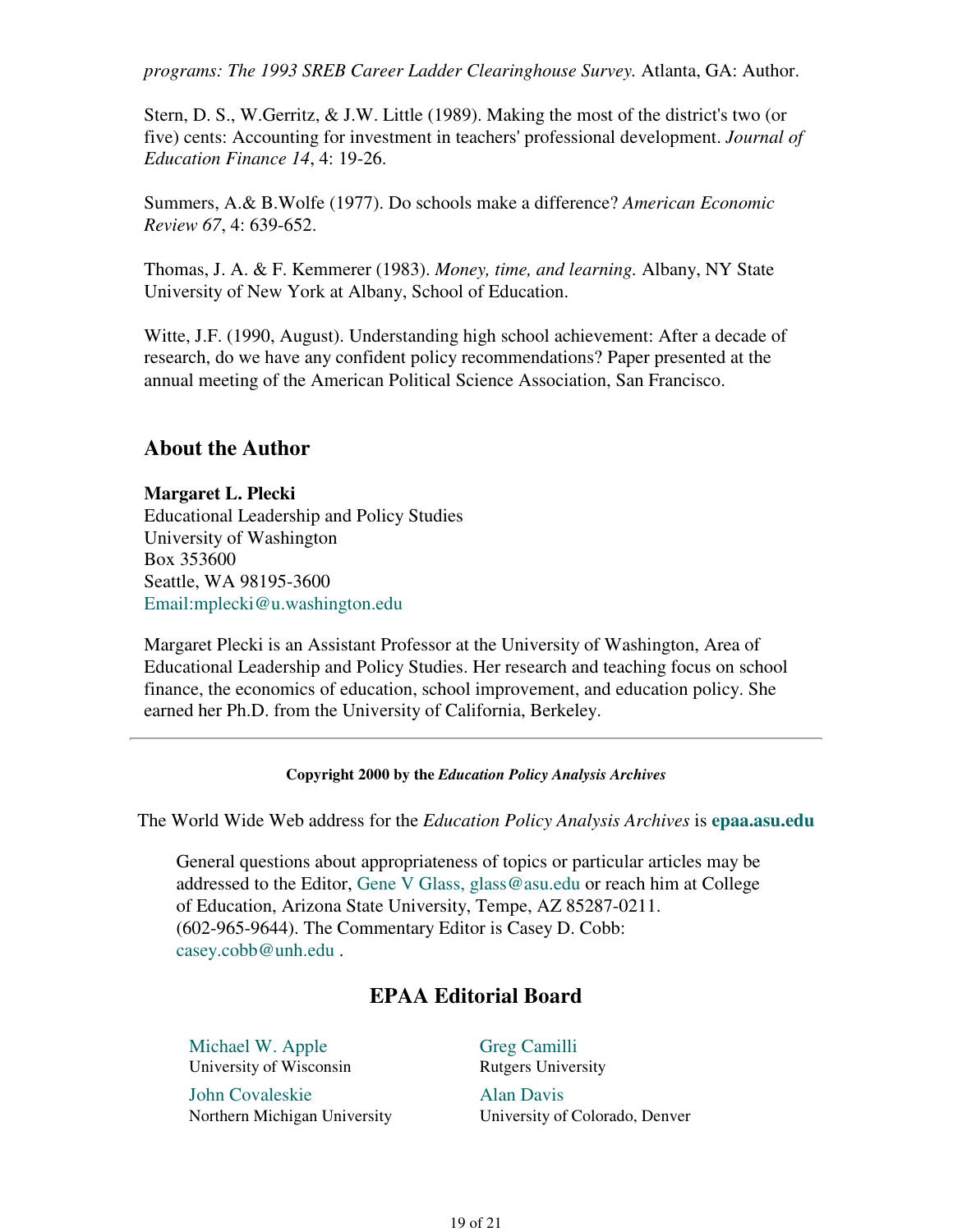Sherman Dorn University of South Florida

Richard Garlikov hmwkhelp@scott.net

Alison I. Griffith York University

Ernest R. House University of Colorado

Craig B. Howley Appalachia Educational Laboratory

Daniel Kallós Umeå University

Thomas Mauhs-Pugh Green Mountain College

William McInerney Purdue University

Les McLean University of Toronto

Anne L. Pemberton apembert@pen.k12.va.us

Richard C. Richardson New York University

Dennis Sayers Ann Leavenworth Center for Accelerated Learning

Michael Scriven scriven@aol.com

Robert Stonehill U.S. Department of Education Mark E. Fetler California Commission on Teacher Credentialing

Thomas F. Green Syracuse University

Arlen Gullickson Western Michigan University

Aimee Howley Ohio University

William Hunter University of Calgary

Benjamin Levin University of Manitoba

Dewayne Matthews Western Interstate Commission for Higher Education

Mary McKeown-Moak MGT of America (Austin, TX)

Susan Bobbitt Nolen University of Washington

Hugh G. Petrie SUNY Buffalo

Anthony G. Rud Jr. Purdue University

Jay D. Scribner University of Texas at Austin

Robert E. Stake University of Illinois—UC

David D. Williams Brigham Young University

## **EPAA Spanish Language Editorial Board**

**Associate Editor for Spanish Language Roberto Rodríguez Gómez Universidad Nacional Autónoma de México**

roberto@servidor.unam.mx

Adrián Acosta (México) Universidad de Guadalajara adrianacosta@compuserve.com

Teresa Bracho (México) Centro de Investigación y Docencia Económica-CIDE bracho dis1.cide.mx

J. Félix Angulo Rasco (Spain) Universidad de Cádiz felix.angulo@uca.es

Alejandro Canales (México) Universidad Nacional Autónoma de México canalesa@servidor.unam.mx